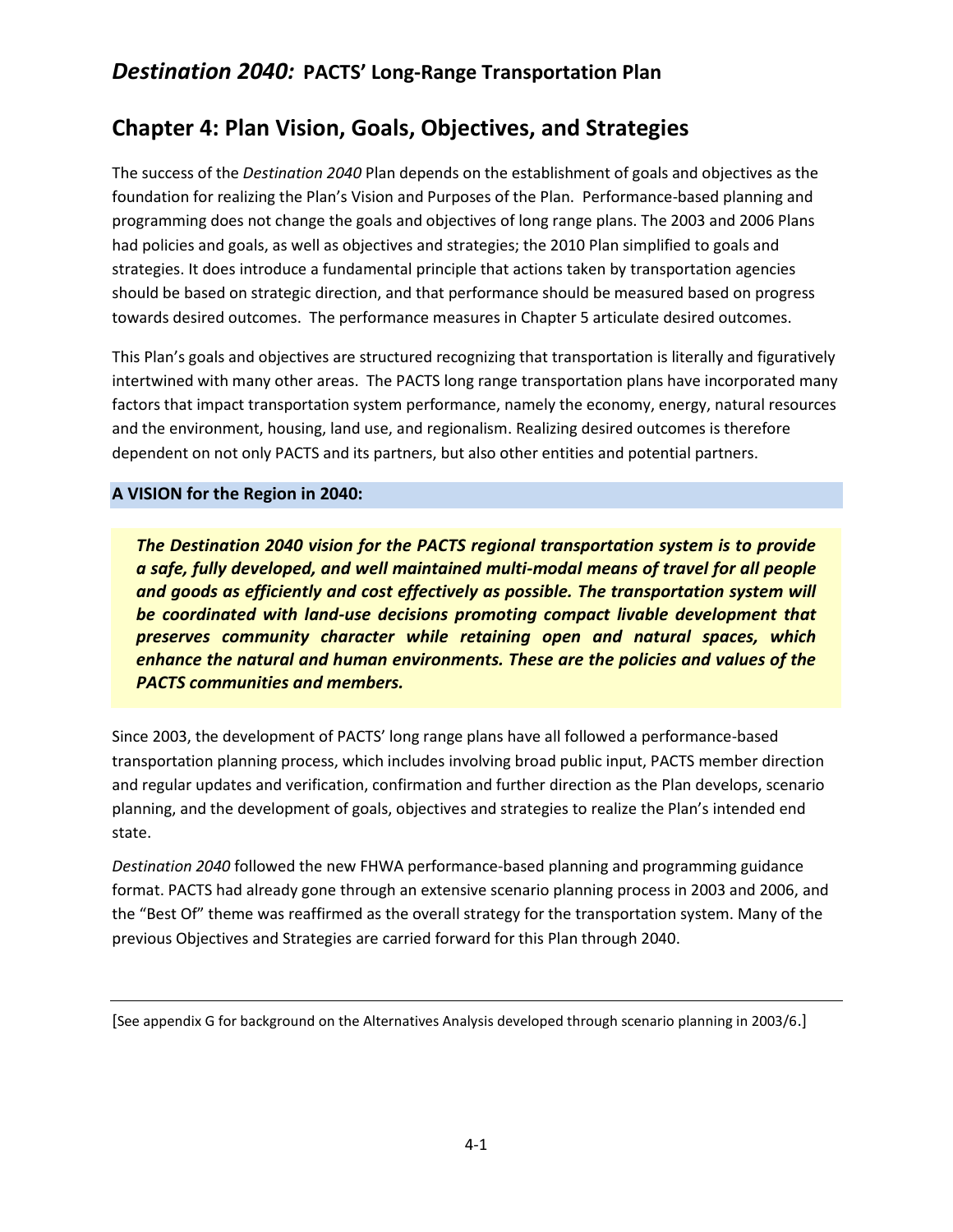### **Developing Goals: Focus on Outcomes**

Fight required Metropolitan transportation

The FHWA Performance-Based Planning and Programming process emphasizes goals that are ideally developed with a focus on outcomes, that are the end result of the planning and projects that are actually implemented. A useful definition of goals is:

#### **A goal is a broad statement that describes an end state.**

In the transportation planning process, goals stem from the values inherent in the PACTS communities' vision for the future. These outcome-oriented goals set the strategic direction for the planning process, answering the questions:

#### **"What do we want our area to look like?" "What do we want to achieve?"**

Goals should reflect agreed-upon, system-wide priorities and should relate to outcomes that matter to the public, not just to the agency internally.

*From the FHWA Performance-Based Planning and Programming Guidebook (2014)*

The six goals, 15 objectives, their associated 40+ strategies and the seven Key Components of the Transportation System follow. The long range transportation planning process also requires developing strategies for addressing objectives and goals. The matrix below illustrates how the eight Federal planning factors relate to the six *Destination 2040* Goals:

| Light required intetropolitan transportation                     |                                                                           |                                                                              |
|------------------------------------------------------------------|---------------------------------------------------------------------------|------------------------------------------------------------------------------|
| planning factors                                                 | <b>PACTS Destination 2040</b>                                             |                                                                              |
| 1. Support the economic vitality of the                          |                                                                           | Goal 1. Regional Focus: PACTS will plan for, fund, and maintain a            |
| metropolitan area, especially by enabling global                 |                                                                           | transportation system that reflects a regional approach to transportation    |
| competitiveness, productivity, and efficiency                    |                                                                           | and land use planning, project prioritization, and decision-making founded   |
|                                                                  |                                                                           | Goal 2. Economic Development: PACTS will plan for, fund, and maintain a      |
|                                                                  |                                                                           | transportation system that enhances regional prosperity through support      |
| 2. Increase the safety of the transportation system              |                                                                           | for the economic vitality of existing businesses in centers and for economic |
| for all motorized and non-motorized users;                       |                                                                           | development opportunities encouraged by local and regional plans.            |
|                                                                  |                                                                           | Goal 3. Mobility, Safety & Accessibility: PACTS will plan for, fund, and     |
| 3. Increase the security of the transportation                   |                                                                           | maintain a transportation system that improves the mobility, safety and      |
| system for motorized and non-motorized users:                    |                                                                           | accessibility of people and goods throughout the region.                     |
|                                                                  |                                                                           |                                                                              |
| 4. Increase accessibility and mobility of people and $\mathbb Z$ |                                                                           | Goal 4. Energy Conservation: PACTS will plan for, fund, and maintain a       |
| freight;                                                         |                                                                           | transportation system that conserves and efficiently uses energy resources.  |
| 5. Protect and enhance the environment, promote                  |                                                                           | Goal 5. Land Use: PACTS will plan for, fund, and maintain a transportation   |
| energy conservation, improve the quality of life,                |                                                                           | system that supports land use plans and development that furthers the        |
| and promote consistency between transportation                   | Urban to Rural land use pattern, that promote livable places that support |                                                                              |
| improvements and State and local planned growth                  |                                                                           | walkability, bikeability and transit-oriented development in Centers of      |
| and economic development patterns;                               |                                                                           | Opportunity and other areas emphasizing all modes.                           |
| 6. Enhance the integration and connectivity of the               |                                                                           | Goal 6. Environmental Quality: PACTS will plan for, fund, and maintain a     |
| transportation system, across and between modes,                 |                                                                           | transportation system that protects and improves the human and natural       |
| for people and freight;                                          |                                                                           | environments and quality of life.                                            |
| 7. Promote efficient system management and                       |                                                                           |                                                                              |
| operation;                                                       |                                                                           |                                                                              |
| 8. Emphasize the preservation of the existing                    |                                                                           |                                                                              |
| transportation system.                                           |                                                                           |                                                                              |

### **Table 4-1 FHWA Required Planning Factors and** *Destination 2040* **Goals**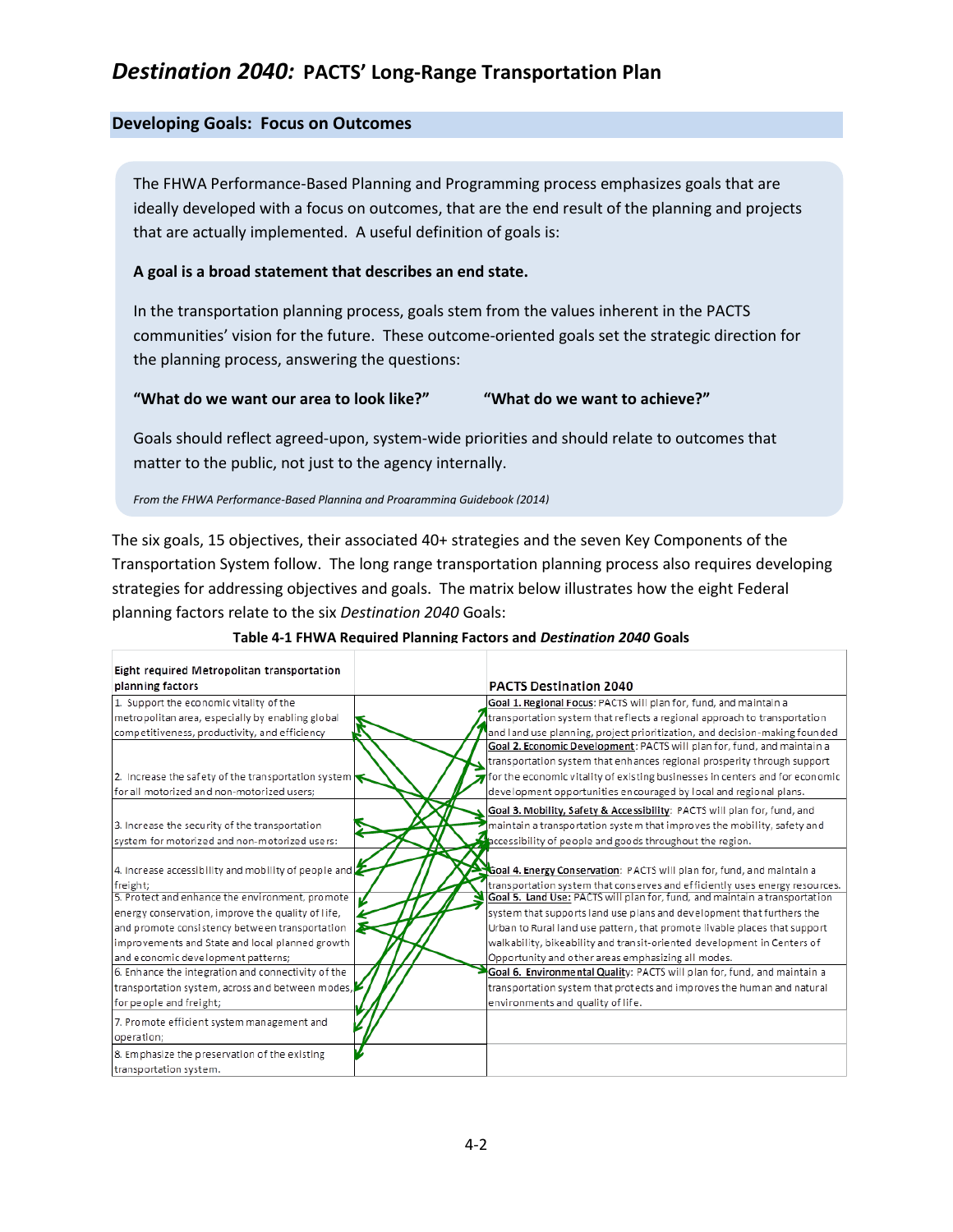### **The Six Goals of** *Destination 2040***: Vision to Reality**

Developing a safe, fully developed, and well maintained multi-modal means of travel as stated in the adopted Vision Statement can best be attained with Goals for guidance. The following Six Goals were developed with the FHWA Eight Planning Factors, the USDOT-HUD-EPA Livability Principles and through public engagement as a basis. Additional regional and local factors were further incorporate regional scenario planning of the last decade, and finally current regional needs as gathered through an extensive outreach effort to citizens, members and other stakeholders. Members experience and expertise were all drawn upon in developing the Plan's strategies over the last 15 years. Many of the strategies associated with reaching these Goals are carried forward and are seen as successful and still necessary in fulfilling the Vision and Policies for this update and the coming 25-year period.

### **Goal 1. Maintain a Regional Focus:**

PACTS will plan for, fund, and maintain a transportation system that reflects a regional approach to transportation and land use planning, project prioritization, and decision-making founded on effective communication, data analysis and management of regional resources.

### **Goal 2. Enable Economic Development:**

PACTS will plan for, fund, and maintain a transportation system that enhances regional prosperity through support for the economic vitality of existing businesses in centers and for economic development opportunities encouraged by local and regional plans.

### **Goal 3. Maintain and Improve Mobility, Safety & Accessibility:**

PACTS will plan for, fund, and maintain a multimodal transportation system that improves the mobility, safety and accessibility of people and goods throughout the region.

### **Goal 4. Integrate Energy Conservation:**

PACTS will plan for, fund, and maintain a transportation system that conserves and efficiently uses energy resources.

### **Goal 5. Strengthen the Land Use and Transportation Connection:**

PACTS will plan for, fund, and maintain a transportation system that supports land use plans and development that furthers the Urban to Rural land use pattern, that promote livable places that support walkability, bikeability and transit-oriented development in Centers of Opportunity and other areas emphasizing all modes.

### **Goal 6. Protect Environmental Quality:**

PACTS will plan for, fund, and maintain a transportation system that protects and improves the human and natural environments and quality of life.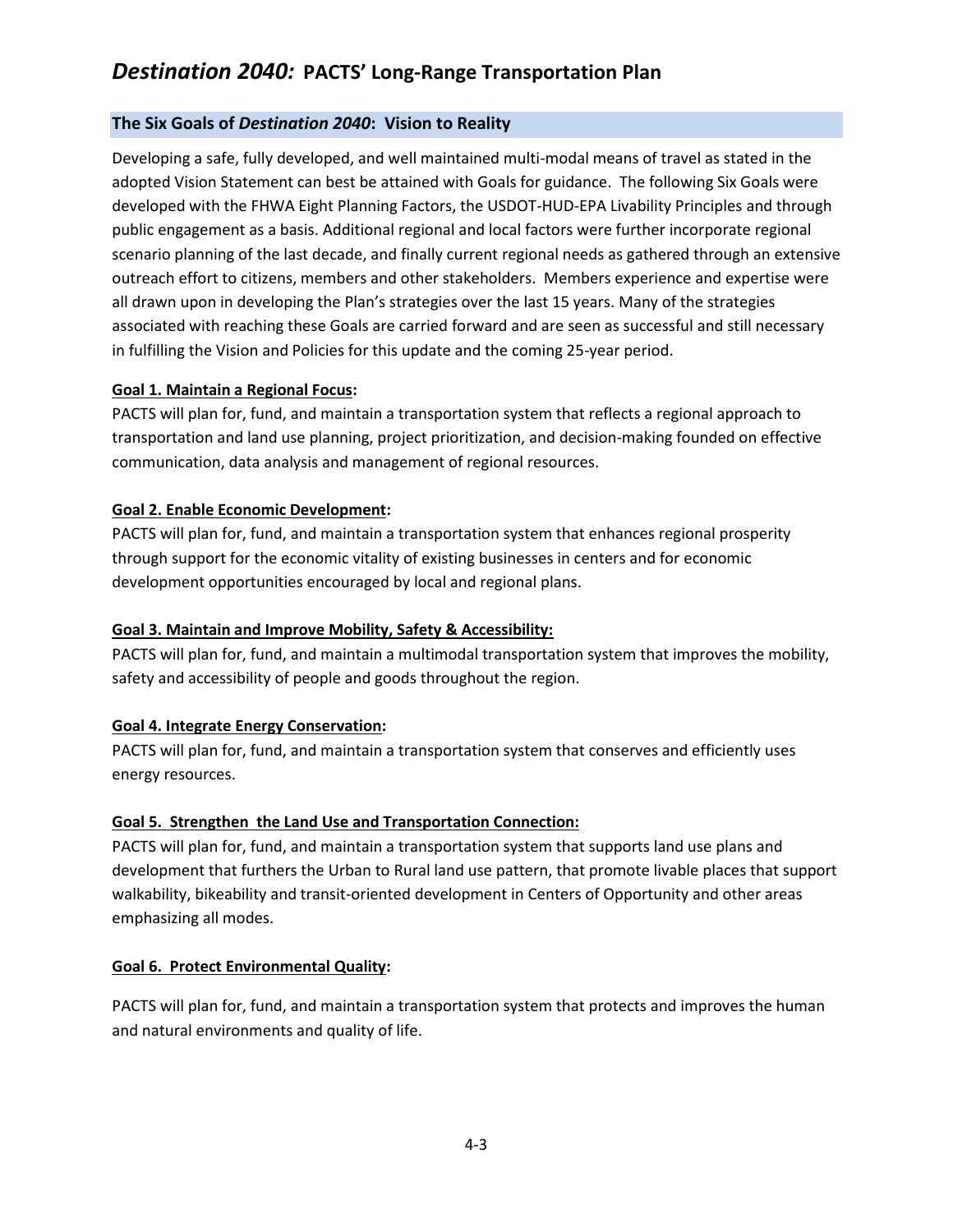### **Seven Key Components of the Transportation System**

The Vision Statement of *Destination 2040* states, in part, that the transportation system will "provide access to the entire PACTS region through a fully developed and well maintained multi-modal transportation system". Following the direction of the Vision Statement, seven key components of the transportation system were considered in detail in the development of the Plan's goals, objectives and strategies. Each of the seven components is discussed below.

#### **Interstate System**

Maintaining the safety and efficiency of the Maine Turnpike, Interstate 295 and Interstate 195 is essential to the region's economy and the mobility of its users. The Turnpike also serves as the region's primary connection to southern New England and the northern part of Maine. *Destination 2040* recognizes that I-295 and the Maine Turnpike currently serve and should continue to serve both interregional and intra-regional functions within the PACTS region. Specifically, the Maine Turnpike is ultimately an inter-regional facility, but serves many travelers going between points within the PACTS region. Conversely, I-295 currently serves a primarily intra-regional travel function within the PACTS region, but also serves a significant inter-regional travel function.

*Destination 2040* Plan includes a number of recommendations targeted to balance these roles, and to maintain and enhance the economic interdependency of the Biddeford-Saco and Portland-South Portland areas. The recommendations for the I-295 corridor are substantially in agreement with the MaineDOT I-295 Corridor Study that examined safety, mobility and capacity and developed a set of recommendations designed to provide safe and efficient transportation service through the Year 2040.

### **Arterial Roadway System**

Providing access and goods for everyone living or visiting the PACTS region, the region's arterials – roads such as Route 25, Route 1, Route 302 and Route 111 – carry the majority of intra-regional travel, and connect the region's cities, towns, villages, employment and commercial centers, and residential areas. The arterials are the workhorses of the region's roads even though I-295 and the Maine Turnpike carry the heaviest traffic volumes. Arterials serve two main travel functions. They provide mobility throughout the region, and they provide accessibility to destinations. Maintaining the balance between these two functions is an ongoing challenge because when an emphasis is placed on one function, e.g., improving mobility, there is often a detrimental effect on the other function, i.e., access to locations.

### **Collector Roadway System**

A collector road or distributor road is a low-to-moderate-capacity road which serves to move traffic from local streets to arterial roads. Unlike arterials, collector roads are designed to provide access to residential properties. MaineDOT differentiate major and minor collector roads, the former being generally wider and busier. Collector roads can originate in several different ways. Most often, they are planned within a suburban layout and built expressly for that purpose; occasionally, they fill gaps in a grid system between arterial roads.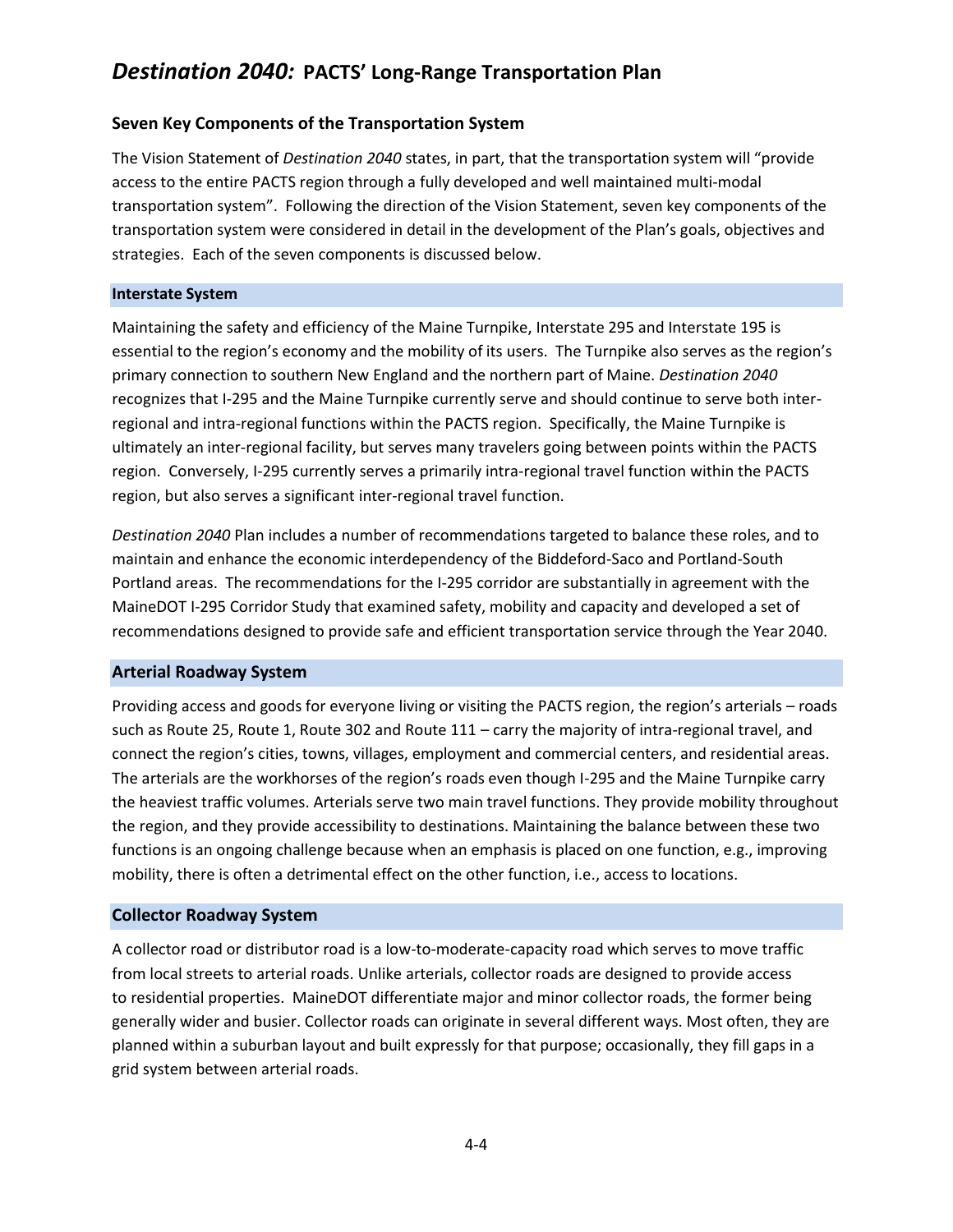The PACTS region has 226 miles of collector roads in varying conditions in the PACTS Capital Management Area. The ever-increasing cost of rehabilitation and reconstruction has resulted in a desire among these communities to create a comprehensive system to determine the condition of area roadways, prioritize infrastructure improvements and develop a capital management program. When a roadway does not meet current MaineDOT design standards the result can be a decrease in mobility, access limitations, or an increase in safety deficiencies. A ranking system was developed to help prioritize the roadway improvement needs and provide a predictable progression of how and when collector roadways are improved.

### **Public Transportation and Transit Systems (Bus, Passenger Rail and Ferry)**

As the PACTS region grows, so does the need for greater attention and investments in increased public transportation services. Most importantly, *Destination 2040* recommends developing a regional transit plan and studies to reexamine regional commuter bus and rail feasibility opportunities. Other strategies for the public transportation and transit systems include maintaining and expanding existing transit services frequency and facilities, and strategically extending and expanding services and facilities where appropriate and feasible.

#### **Bicycle and Pedestrian Systems**

Strategies related to these two modes will recommend the continued improvement of safety and access of bicycling and walking for transportation purposes. Strategies will also promote accessibility to and increased use of these modes of travel emphasizing the links between land use and transit-oriented development. Providing safe access for bicyclists and pedestrians should be considered, where appropriate, for all transportation improvements.

### **Freight System**

Freight system strategies will continue to make improvements to freight facilities including improving access. Additional rest stops on interstate highways should also be considered. Combining these strategies will improve the efficiency and reliability of the freight system while respecting the needs of adjacent residential neighborhoods.

#### **Travel Demand Management and Intelligent Transportation Systems**

Travel Demand Management measures (TDM) seek to reduce the demand for travel, typically during the peak morning and afternoon periods by such actions as employee flex-time, staggered work hours, and incentives to use alternative modes of travel and high-occupant vehicles. Intelligent Transportation System measures (ITS) apply technology to make the transportation system more efficient and to provide traveler information to transportation system users.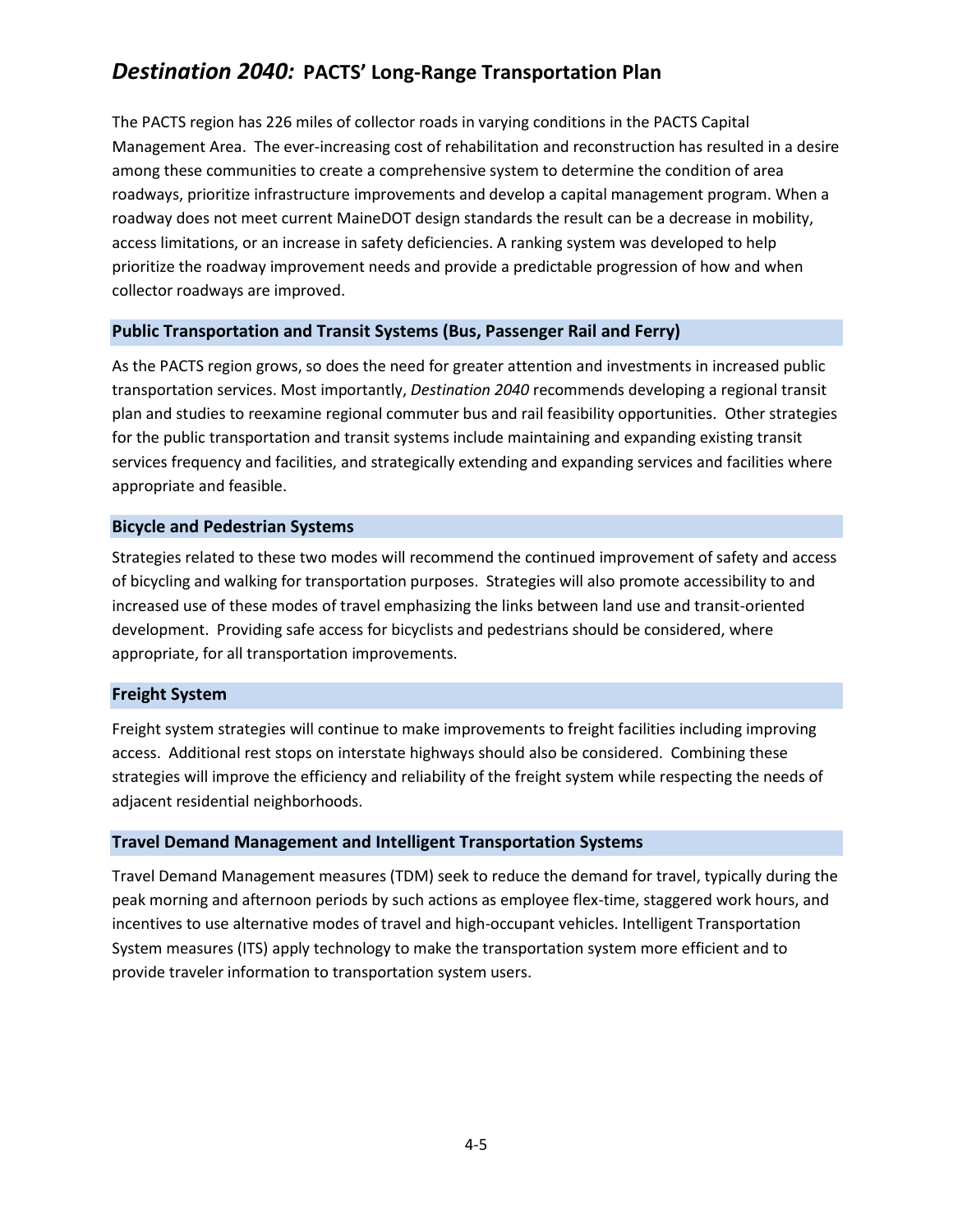### *Destination 2040's* **Goals, Strategies and Recommendations**

The Goals and Strategies flow from the Plan's Vision Statement. The objectives of each goal are followed by strategies. While this plan identifies specific strategies associated with specific goals, in some cases the strategies also assist in realizing other objectives. The recommendations in the Summary of this plan (Chapter 1) are made as the most effective and efficient direction for realizing many of the desired outcomes of the Plan.

|    | <b>Goal Area</b>                            | # of Strategies | Page     |
|----|---------------------------------------------|-----------------|----------|
| 1. | <b>Regional Focus</b>                       | 8               | $4 - 7$  |
| 2. | <b>Economic Development</b>                 | 13              | $4 - 10$ |
| 3. | <b>Mobility, Safety &amp; Accessibility</b> | 19              | $4 - 13$ |
|    | 4. Energy Conservation                      | 7               | $4 - 18$ |
|    | 5. Land Use and Transportation Connection   | 6               | $4 - 20$ |
| 6. | <b>Environmental Quality</b>                |                 | $4 - 23$ |
|    |                                             | 60              |          |

The goals, objectives and strategies flow from the Plan's Vision Statement. (See page 4-1.) Each of the following six sections is based on one of the Plan's six goals. The objectives of each goal are followed by strategies. Each strategy includes a list of the organizations responsible to implement it; the first organization listed is often expected to take the lead.

The strategies span many areas that impact the transportation system including: investment priorities, funding, integrated land use and transportation corridor planning, regional collaboration and decisionmaking, and integration of the Transportation Improvement Program with *Destination Tomorrow*. The majority of the strategies recommend policies or courses of action based on a current understanding of the opportunities and challenges facing the region. The overall level of investment recommended recognizes reasonably anticipated revenue sources, as required by federal law. In addition, a small number of the Plan's strategies recommend specific high-priority project proposals that were developed from a needs assessment that considered current and forecasted transportation deficiencies.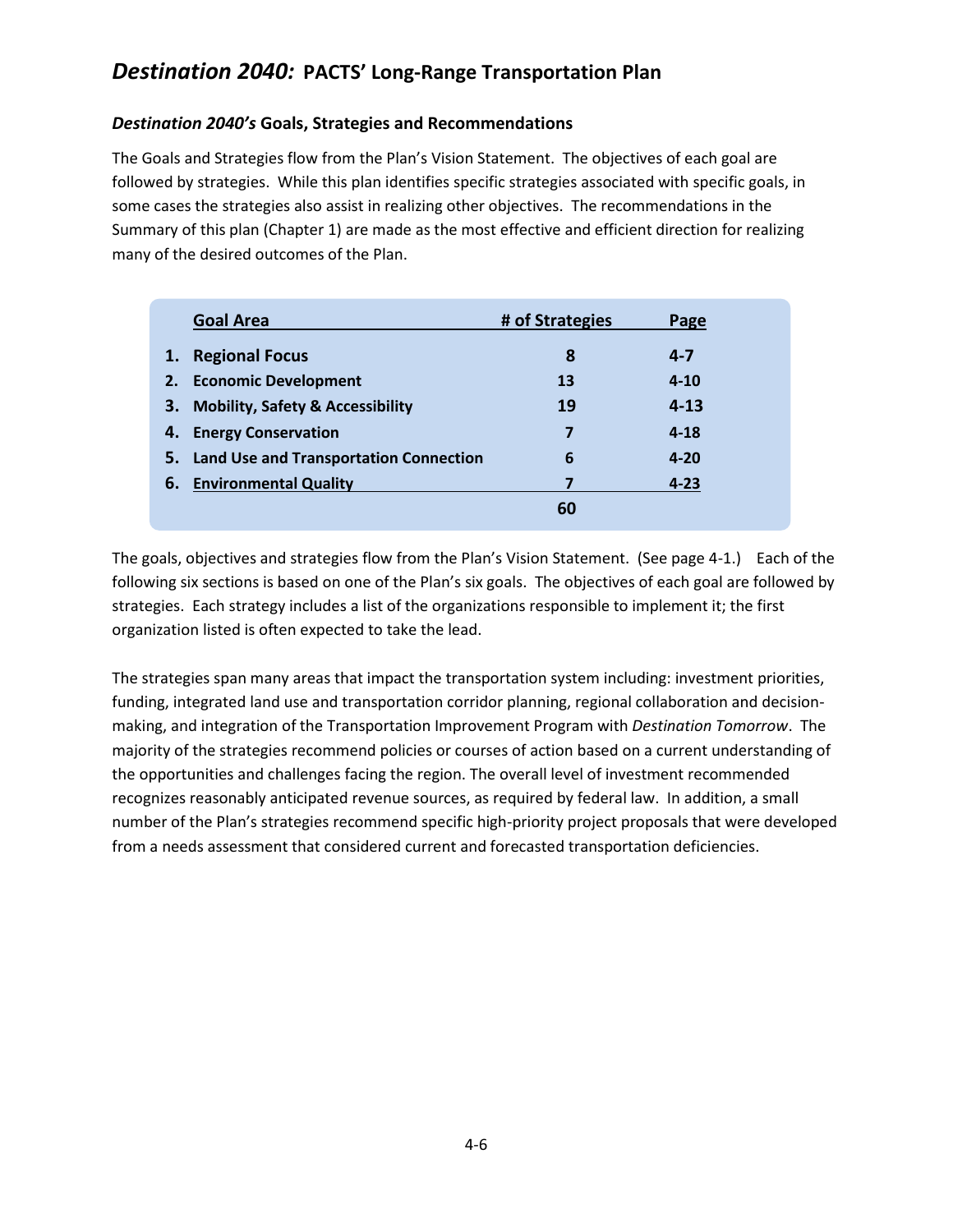### **Objectives and Strategies that Implement the Goals of** *Destination 2040*

The following strategies were developed in accordance with each of the Six Goals stemming from the Plan's Vision Statement.

# **Goal 1: Maintain a Regional Focus:**

*PACTS will plan for, fund, and maintain a transportation system that reflects a regional approach to transportation and land use planning, project prioritization, and decisionmaking founded on effective communication, data analysis and management of regional resources.*

As documented in the Plan and over the last 50 years, the region around Portland and its satellite urban centers are growing. People and businesses are moving into regional urban areas –and into downtowns and urban cores. This is logical because, economic development and growth requires a lot of infrastructure which is expensive to build and maintain. For transportation to be truly efficient, it needs to serve as many people, businesses, and visitors in the places they frequent.

*Destination 2040* acknowledges that its members and users of the transportation system are traveling and living regionally. Therefore decisions about transportation infrastructure improvements must be made strategically and coordinated across agencies and other partners. The most efficient use of limited funds will require investments in existing infrastructure, in existing and emerging centers throughout the expanding PACTS region.

**Objective 1: To establish implementation priorities for transportation improvements which are tied to regional transportation need and funding availability.**

### **Strategy 1.1: Implement the** *Destination 2040* **Implementation Plan**

The top priority recommendations and strategies are to be implemented over the next five years utilizing the PACTS Committees, and as described in Chapter 7 of this planning document.

*Responsibility*: All participants in the PACTS process and other partners

### **Strategy 1.2: Priority Corridors and Centers**

Prioritize multimodal investments in Priority Centers and connecting Priority Corridors in accordance with the Urban to Rural land use and transportation form to manage congestion and enable high-value, transit-supportive development by increasing trips to, from, and within Centers that are supported by walking and biking.

*Responsibility*: Municipalities, PACTS, MaineDOT, GPCOG, and SMPDC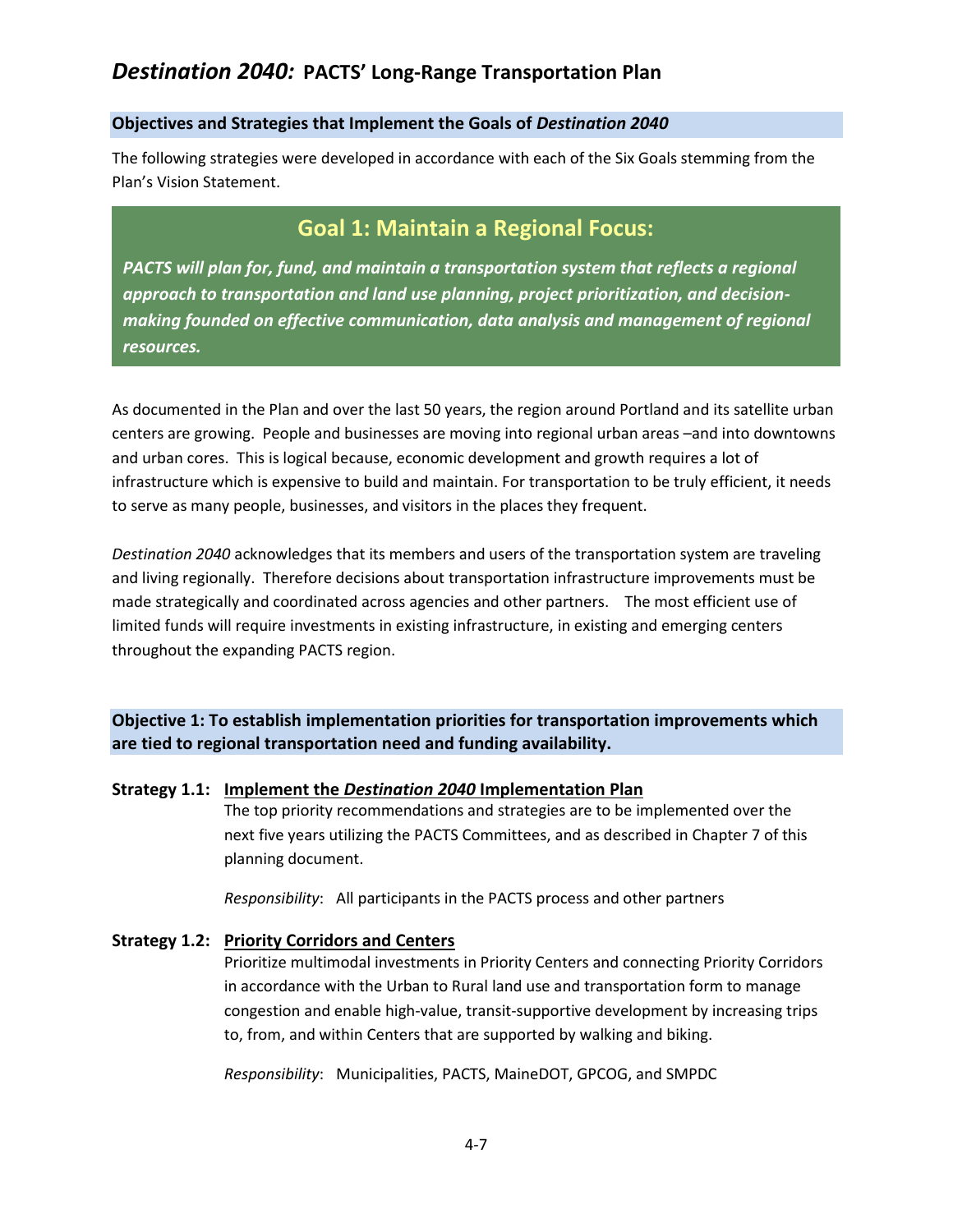### **Strategy 1.3: New Funding Mechanisms**

Provide more innovative options for funding transportation projects in the PACTS region through the development of new programs, such as the MaineDOT's Municipal Partnership Initiative (MPI), Business Partnership Initiative (BPI), other Public-Private Partnership opportunities and Transportation TIFs.

*Responsibility*: MaineDOT, PACTS, and Municipalities

### **Strategy 1.4: The Plan-TIP Connection**

Further tighten the relationship between available funds and the investment priorities of the *Destination 2040* Plan.

*Responsibility*: MaineDOT, PACTS, and Municipalities

### **Strategy 1.5: Prioritize Projects with Multiple Stakeholder Buy-In**

Provide incentives for collaboration among municipalities by prioritizing projects that coordinate planning across jurisdictions, include regional multi-modal transportation planning, and demonstrate commitment and buy-in from a multiple of PACTS member stakeholders

*Responsibility*: PACTS, MaineDOT, and Municipalities

## **Objective 2: To monitor transportation system performance and plan implementation on a region-wide basis.**

### **Strategy 1.6: Outcome-oriented Performance Measures<sup>1</sup>**

Identify and implement and ongoing process for selecting and refining performance measures related to specific goals and targets, and using such measures in decisionmaking to achieve desired system performance outcomes, and reporting the results at established intervals.

*Responsibility*: PACTS, MaineDOT, and Municipalities

### **Strategy 1.7: Data Collection**

 $\overline{\phantom{a}}$ 

In order to inform investment decisions, and prioritization, provide continuous transportation data collection for all modes. Data must be relevant to Performance Measures and targeted improvements for the transportation system and adequate to develop reports on system performance at regular intervals.

*Responsibility*: PACTS, MaineDOT, and Municipalities

 $^{1}$  As of this report's writing, the Federal Highway Administration and Federal Transit Administration had not finalized or issued to the States and MPOs guidance on performance measures, goals, targets and other related guidance related to these topics. They are expected in 2016.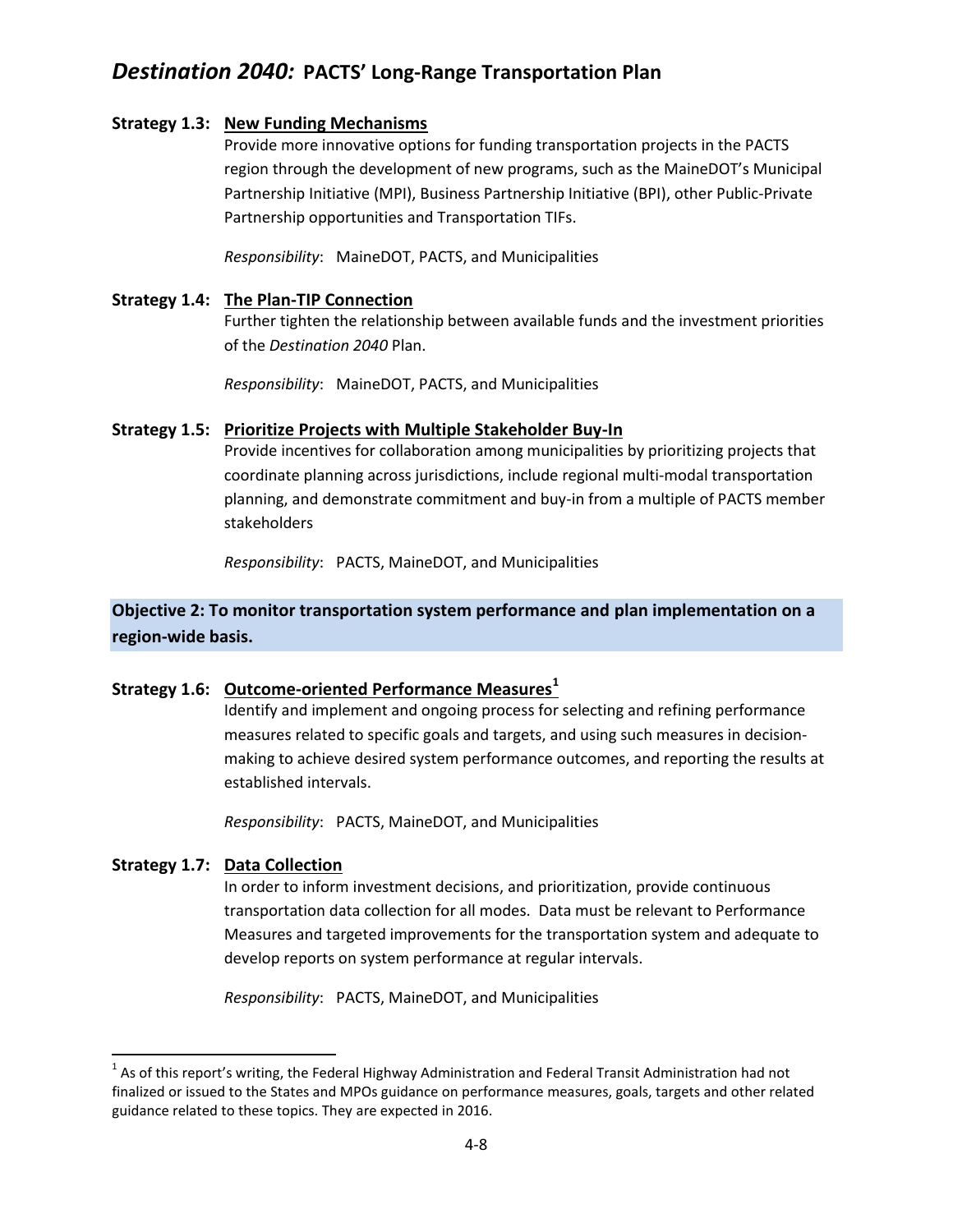## **Objective 3: To keep citizen involvement in regional transportation planning as a high priority at PACTS.**

#### **Strategy 1.8: Public Engagement**

Invite and involve the general public as much as possible in the development of plans, capital projects, and other PACTS activities at regular intervals. Methods should include but not be limited to:

- Presentations
- Policy Briefings
- Town and City Council presentations and workshops
- Other Outreach activities by PACTS

*Responsibility*: PACTS, MaineDOT, and Municipalities

## **Goal 2: Enable Economic Development**

*PACTS will plan for, fund, and maintain a transportation system that enhances regional prosperity through support for the economic vitality of existing businesses in centers and for economic development opportunities encouraged by local and regional plans*.

The PACTS region's economy and economic development are dependent in part on an efficient transportation system. Freight movement is an increasingly critical component of the Maine's economic growth strategy, as it is for the PACTS region. Attracting and retaining businesses requires access to efficient transportation infrastructure, like interstates, airports, and intermodal facilities and ports. Likewise, attracting and retaining the labor force for the  $21<sup>st</sup>$ Century requires maintaining a high-level quality of life, pleasant commutes providing easy access to employment, and integrated recreational opportunities in places most frequented.

The objectives and strategies of *Destination 2040* for Economic Development listed below provide the PACTS communities approach to maintain and grow the region's economic development through transportation while providing a high quality of living.

**Objective 1: To connect and enable a network of mixed-use economic centers ("Priority Centers") that include retail, office, manufacturing, residential and recreational uses, linked by multimodal connecting corridors ("Priority Corridors") that generate economic growth.**

### **Strategy 2.1: Arterial Program – Priority Corridors connecting Priority Centers**

Implement this Plan's proposed multimodal Priority Corridors and Centers investment focus on economically significant arterials in order to align resources that grow local and the overall regional economy.

*Responsibility*: PACTS, MaineDOT, and Municipalities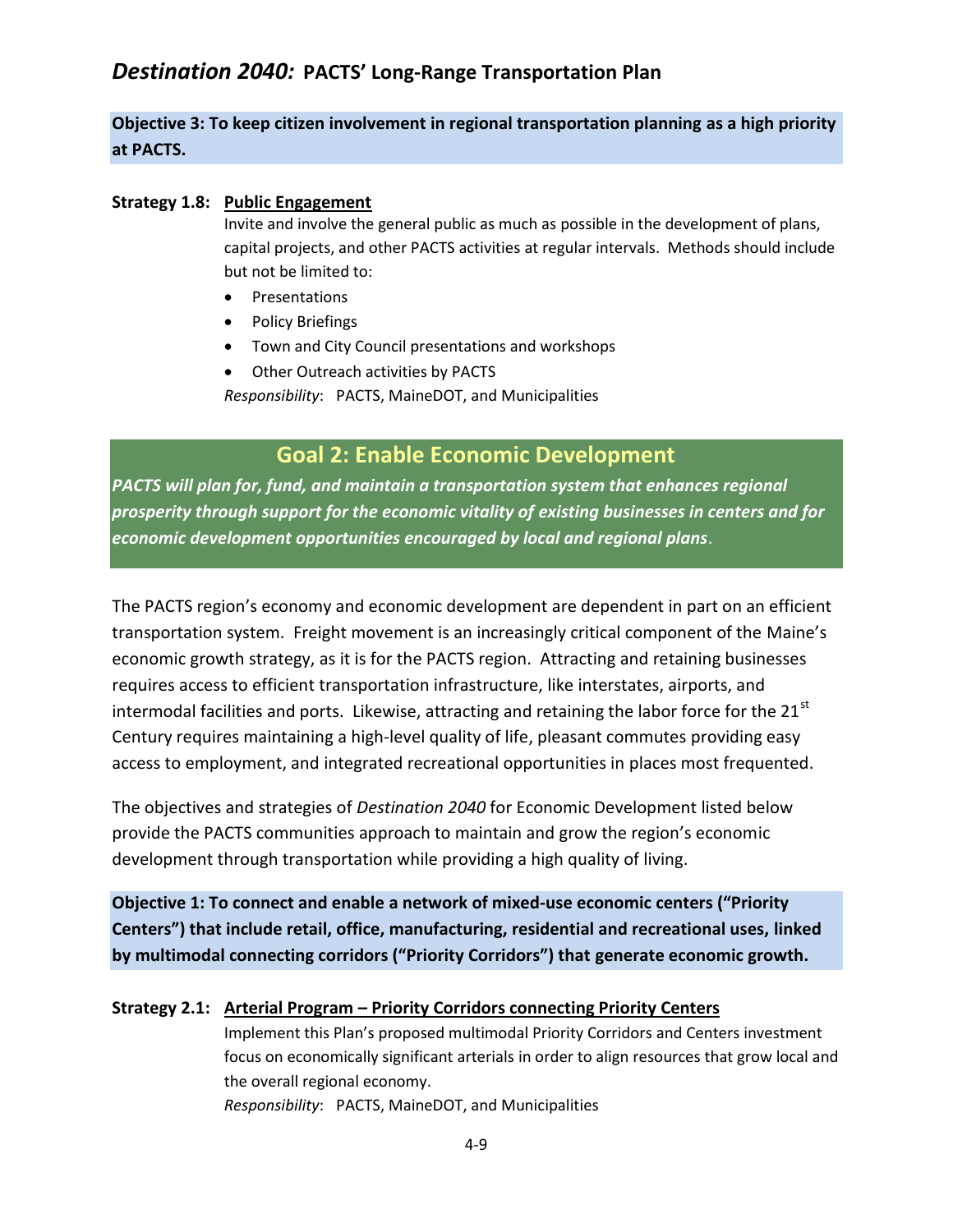### **Strategy 2.2: Regional Transit Plan for Building a Transit Region**

Develop a long-term plan for regional transit that links employment centers, housing opportunities, and nearby recreational areas.

*Responsibility*: PACTS, MaineDOT, and Municipalities

### **Strategy 2.3: Transit Oriented Development**

A transit-oriented development (TOD) is a mixed-use residential and commercial area designed to maximize access to public transport, and often incorporates features to encourage transit ridership.

*Responsibility*: Municipalities, PACTS, MaineDOT, and the Private Sector

## **Objective 2: To provide gateway connectivity into the Portland region through highways, airports, seaports, rail, public transportation, sidewalks and bicycle and pedestrian accommodations.**

### **Strategy 2.4: Gateway connectivity and linkages**

Incorporate landside and transport linkages with modal alternatives for access between air, sea, and rail stations and centers of employment, businesses, and retail centers as well as other traffic generators into the Portland region accounting for all passengers, freight, goods movement and other demands.

*Responsibility*: MaineDOT, Municipalities, PACTS, GPCOG, and SMPDC

### **Strategy 2.5: Trails and Eco-Tourism**

Support implementation of regional off-road mixed-use path planning efforts including but certainly not limited to the Mountain Division, Eastern Trail and East Coast Greenway to promote regional links and eco-tourism.

*Responsibility*: MaineDOT, Municipalities, PACTS, GPCOG, and SMPDC

### **Objective 2: To provide landside access to air, sea, and rail nodes accounting for the needs of passengers, expedited freight and goods movement, and other demand.**

### **Strategy 2.6: MaineDOT Truck Network**

Prioritize the proposed improvements to the region's heavy haul truck network. Review and appropriately implement the MaineDOT Heavy Haul Truck network within municipal and regional plans to coordinate land use and roadway improvements in order to maintain access to important transportation centers. Priority should be given to protecting city, town and village centers from the negative impacts of large trucks traveling through these centers en route to other cities and towns.

*Responsibility*: MaineDOT, Municipalities, PACTS, GPCOG, and SMPDC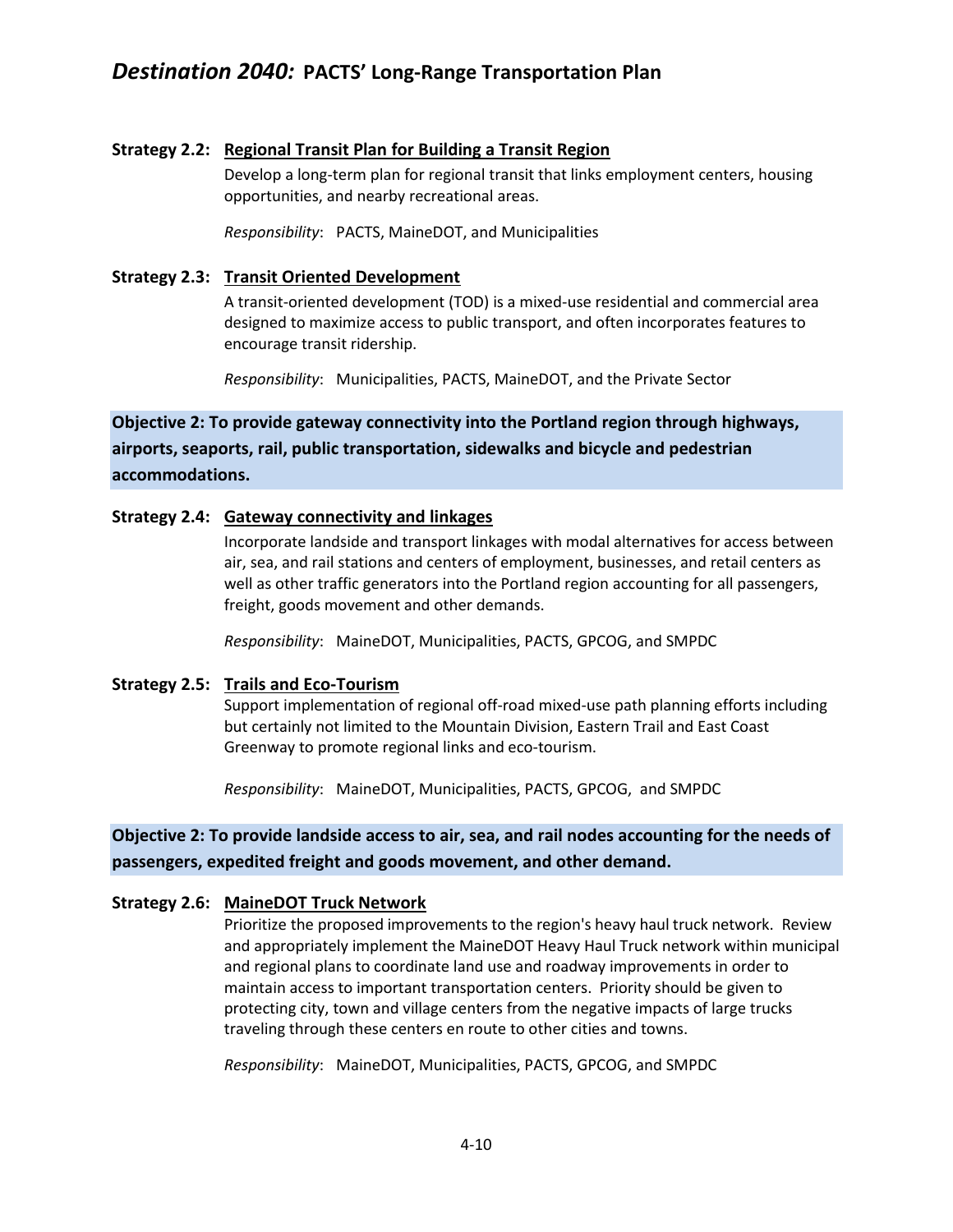### **Strategy 2.7: Freight Capacity and Network**

Develop a long-term plan, and short-term implementation plan for regional freight, that includes regional freight shippers and receivers, rail and air freight, truck companies, and public sector officials.

*Responsibility*: GPCOG, PACTS, Maine Port Authority, MaineDOT, Jetport, Chamber of Commerce(s), and the Private Sector

### **Strategy 2.8: Seamless Transfers**

Create and maintain inter-terminal transportation linkages to promote seamless passenger transfers between transportation hubs and stations to enhance transportation efficiency for commuters, tourists, and other users of transit.

*Responsibility*: Transit Operators, PACTS, GPCOG, SMPDC, MaineDOT, and Municipalities

**Objective 3: To preserve accessibility and mobility and provide transport linkages for all modes in corridors that feed regionally significant centers of employment, business, activity and other traffic generators.**

### **Strategy 2.9: Multimodal Priority Corridors and Centers**

Implement this Plan's Priority Corridors and Centers that focuses and leverage PACTS investments in existing and growing Centers where employment, commercial activity, and housing are in close proximity and can be efficiently linked along major arterial and other connecting roadways.

*Responsibility*: Municipalities, PACTS, GPCOG, SMPDC, and MaineDOT

### **Strategy 2.10: Access Management**

Develop urban access management guidelines and implement them on the noninterstate federal aid highway system.

*Responsibility*: Municipalities, PACTS, GPCOG, SMPDC, MaineDOT

## **Objective 4: To provide transport linkages and modal alternatives to centers of employment, business and retail activity, and other traffic generators.**

### **Strategy 2.11: Intercity Bus and Rail Services**

Improve the frequency, travel time, convenience and amenities of bus and rail services. Continue support for extending bus, passenger and/or intercity rail services to and from Portland.

*Responsibility*: NNEPRA, Amtrak, MaineDOT, Transit Agencies, Private Bus companies and Municipalities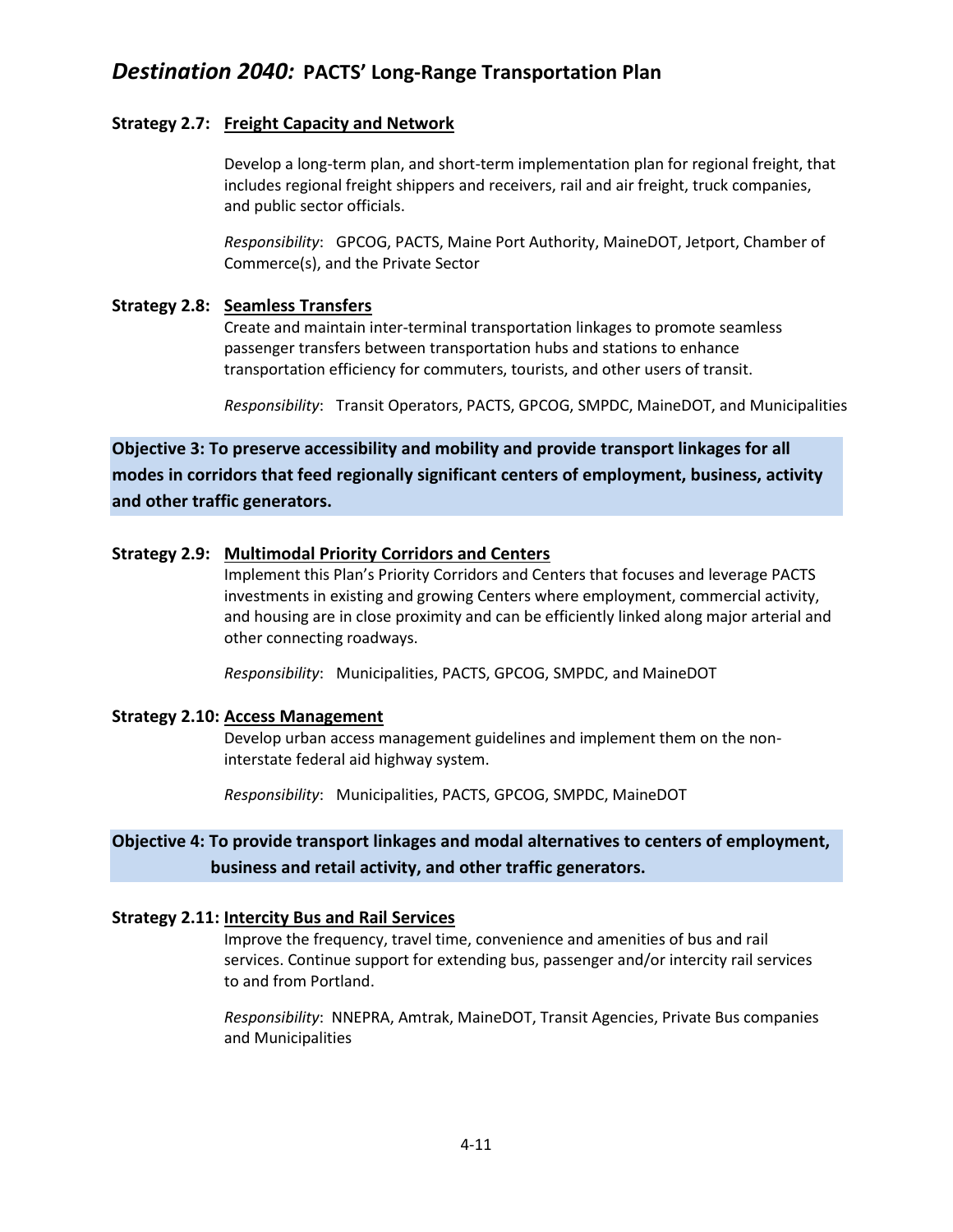### **Strategy 2.12 Freight Movement**

Promote the efficiency and reliability of mainline freight movements, and the greater use of rail to move freight within and through the region, while respecting the needs of residential neighborhoods near rail lines.

*Responsibility*: PACTS, GPCOG, SMPDC, Private sector, and MaineDOT

### **Strategy 2.13 Increase Mode Choices and Options**

Increase the importance of regional accessibility by non-automobile modes within studies and their implementation programs.

*Responsibility*: PACTS, GPCOG, SMPDC, and MaineDOT

## **Goal 3: Improve Mobility, Safety, and Accessibility**

*PACTS will plan for, fund, and maintain a transportation system that improves the mobility, safety and accessibility of people and goods throughout the region*

Improving mobility, safety and accessibility are crucial to an efficient transportation system, to future growth and prosperity, and to our quality of life. The *Destination 2040* Plan contains five objectives and 19 strategies that address these inter-related topics. Each topic is addressed from the perspective of automobile and truck traffic, from the perspective of bicycle and pedestrian traffic, and from the perspective of individuals who use one of the many inter-connected parts of the passenger transportation system.

### **Objective 1. To reduce congestion and delay, and improve safety on the main travel arteries throughout the region.**

### **Strategy 3.1: Congestion Management Plan**

Use the 2013 CMP plan (and subsequent updates) to reduce congestion by increasing mode share of non-single-occupancy vehicle trips, through transit, bicycling, walking and car/van pool and shared vehicles. Focus on intersections as the major emphasis area for congestion and safety management.

*Responsibility*: PACTS, MaineDOT, Maine Turnpike Authority, and Municipalities

### **Strategy 3.2: Regional Arterial and Collector Assessments and Preservation**

Through a biennial assessment, identify and prioritize the most regionally significant arterial roads for multimodal investments for preservation and accommodating all modes. Key components to identify should at least include safety and compatibility of all modes, bottlenecks, roadway and pavement preservation, accommodating all modes safely. Identify opportunities for improving context sensitive issues with input from member communities for potential design exceptions.

*Responsibility*: MaineDOT, Municipalities, PACTS, GPCOG, and SMPDC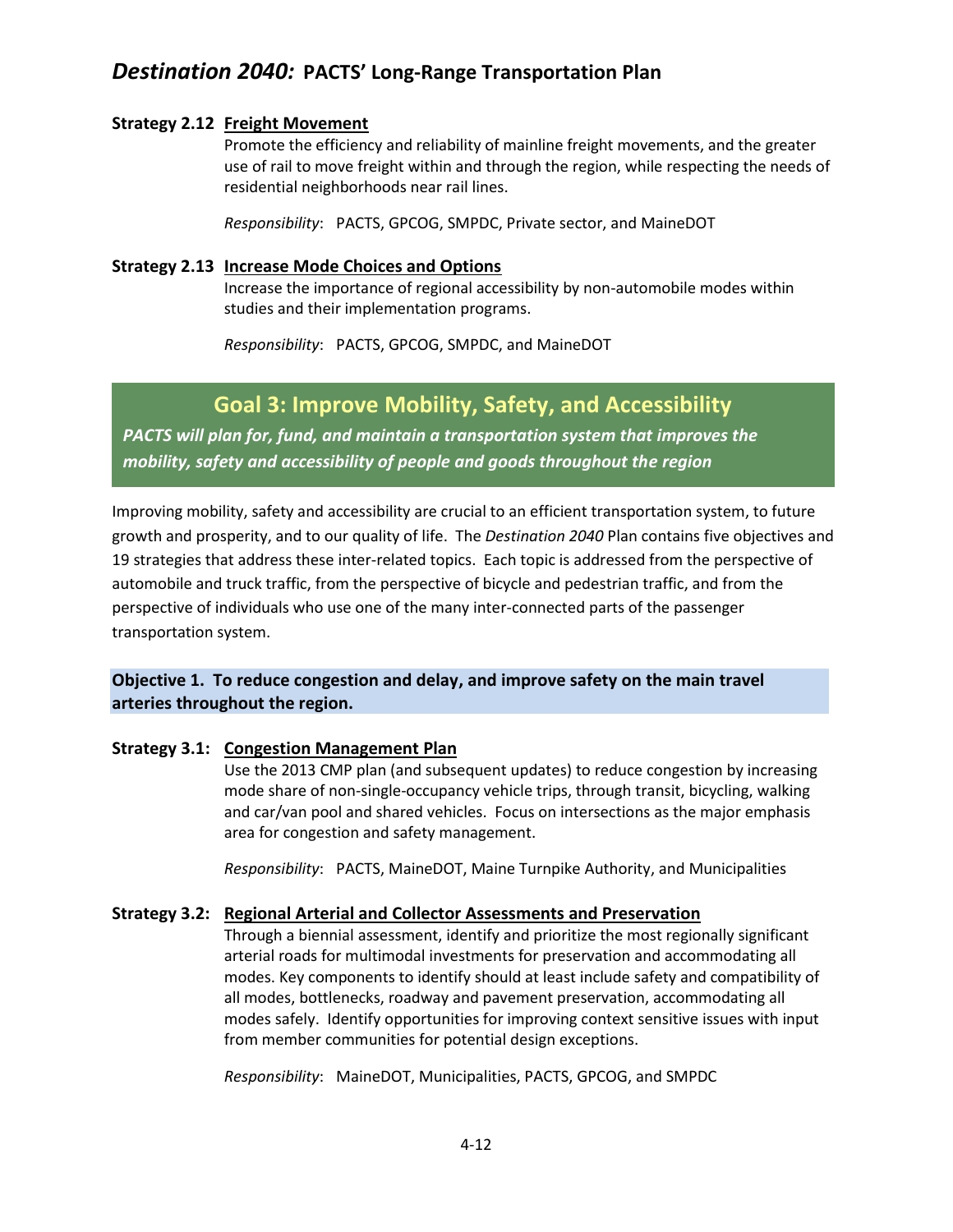### **Strategy 3.3: Multimodal Intersections**

Establish a policy to focus on intersections as the major emphasis for congestion and safety management.

*Responsibility*: PACTS*,* MaineDOT, Maine Turnpike Authority, and Municipalities

### **Strategy 3.4: Signal Coordination**

Utilizing the ongoing Regional Traffic Management System (RTMS), optimize and maintain traffic signal coordination that manages traffic flow-including for bicycles and pedestrians- enables dynamic signal programs that respond to traffic volumes, and provides emergency preemption, and transit priority capabilities.

*Responsibility*: Municipalities, PACTS, GPCOG, SMPDC, and MaineDOT

### **Strategy 3.5: Road Connections**

Plan for and implement future collector and sub-collectors as residential and commercial development occurs to improve road network connectivity, and to better distribute traffic. Develop and distribute education materials to municipal officials and the public that describe the long-term cost savings and public safety benefits of a more connected network of streets, particularly in areas of concentrated residences, businesses and stores.

*Responsibility*: Municipalities, Private Sector, PACTS, GPCOG, SMPDC

### **Strategy 3.6: Travel Demand Management (TDM)**

Plan for and implement TDM strategies in conjunction with all significant corridor capacity improvements in order to reduce demand and preserve corridor capacity.

*Responsibility*: Municipalities, PACTS, GPCOG, SMPDC, and MaineDOT

### **Strategy 3.7: Intelligent Transportation Systems (ITS)**

Plan and implement appropriate ITS technology on interstate and non-interstate highways and transit systems, and in incident management programs on interstate highways.

*Responsibility*: MaineDOT, Maine Turnpike Authority, Transit Agencies, PACTS, GPCOG, and SMPDC

### **Strategy 3.8: Modernization of I-295 and the Maine Turnpike**

Recommend that the MaineDOT and the Maine Turnpike Authority implement where appropriate, the following 11 recommendations that collectively will provide safe and efficient transportation service to the region's two primary interstate highways. Further, MaineDOT should limit the widening of I-295 to Items 1, 2, 3 and 4 below, if at all possible, in order to balance the need to provide regional mobility and access with the need to minimize potential negative impacts on the fabric of nearby neighborhoods, on pedestrian connectivity, and on local streets., specifically: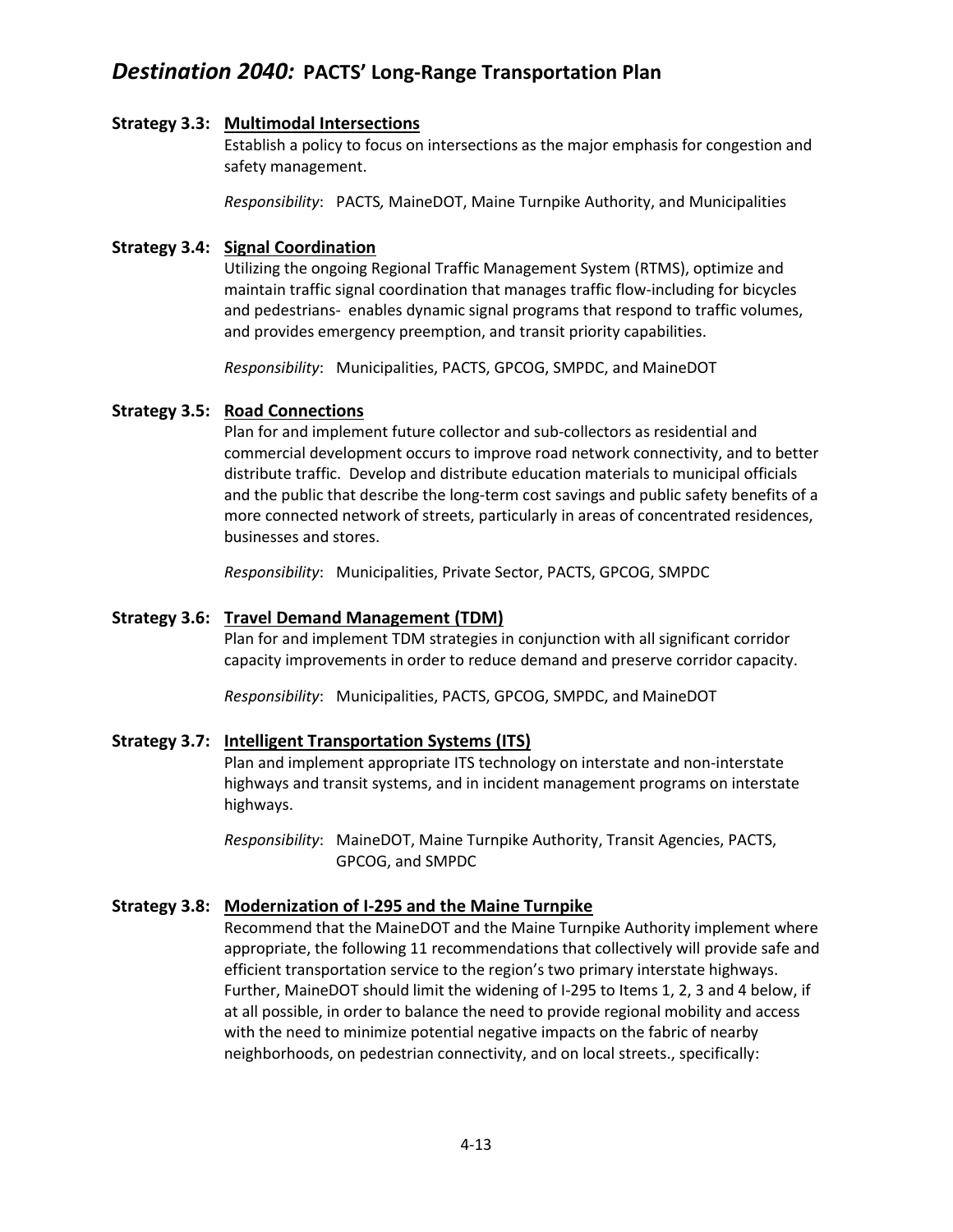- **1.** Collaborate with MaineDOT, the Maine Turnpike Authority, and the Federal Highway Administration on addressing safety, and operational issues ramp additions and removals, accommodations for bicyclist and pedestrians at interchanges, toll strategies and park and ride facilities.
- **2.** Continue to work with MaineDOT to balance the need for regional mobility and access on I-95 and I-295 at the interface between on/off ramp systems and the fabric of their nearby neighborhoods, on pedestrian connectivity, and on local streets.
- **3.** Support further study of the significant highway capacity issues facing the Route 22/114 "overlap" area in South Gorham and North Scarborough by the Turnpike Authority, MaineDOT and the affected municipalities.

Such further study should include work to refine the "three-legged stool" set of transit, land use and highway recommendations developed in the 2011 Gorham East-West Corridor Study Phase I. [This topic is in the Interstate section because of the possibility of a Gorham turnpike spur project. Note that a PACTS-funded consulting team is currently providing land use planning technical assistance to Gorham and Scarborough, and four other municipalities. The goal of that assistance was to help the municipalities plan for compact land use development in that area.]

**4.** Support the Maine Turnpike Authority's 2014 10-year capital plan and 30-year finance plan (2015) and study as articulated in the Turnpike Authority's interchange policy regarding proposed Turnpike interchanges in the Scarborough/Saco area, in West Cumberland and in Biddeford.

## **Objective 2: To improve safety for all users in Right of Ways by reducing the number and severity of crashes.**

### **Strategy 3.9: High Crash Locations**

Monitor MaineDOT designated high-crash locations (HCLs) on an annual basis, identify causal factors, develop responsive improvements, and create a prioritized list of locations for implementation.

*Responsibility*: Municipalities, PACTS, GPCOG, SMPDC, and MaineDOT

### **Strategy 3.10: Roadway Users Safety and Education**

Promote safety in design for motorized and non-motorized users, i.e. by conducting regular trainings and other educational forums on the conflicts and solutions for the safe shared use of roadways and other rights of ways.

*Responsibility*: Municipal Law Enforcement, PACTS, GPCOG, SMPDC, and MaineDOT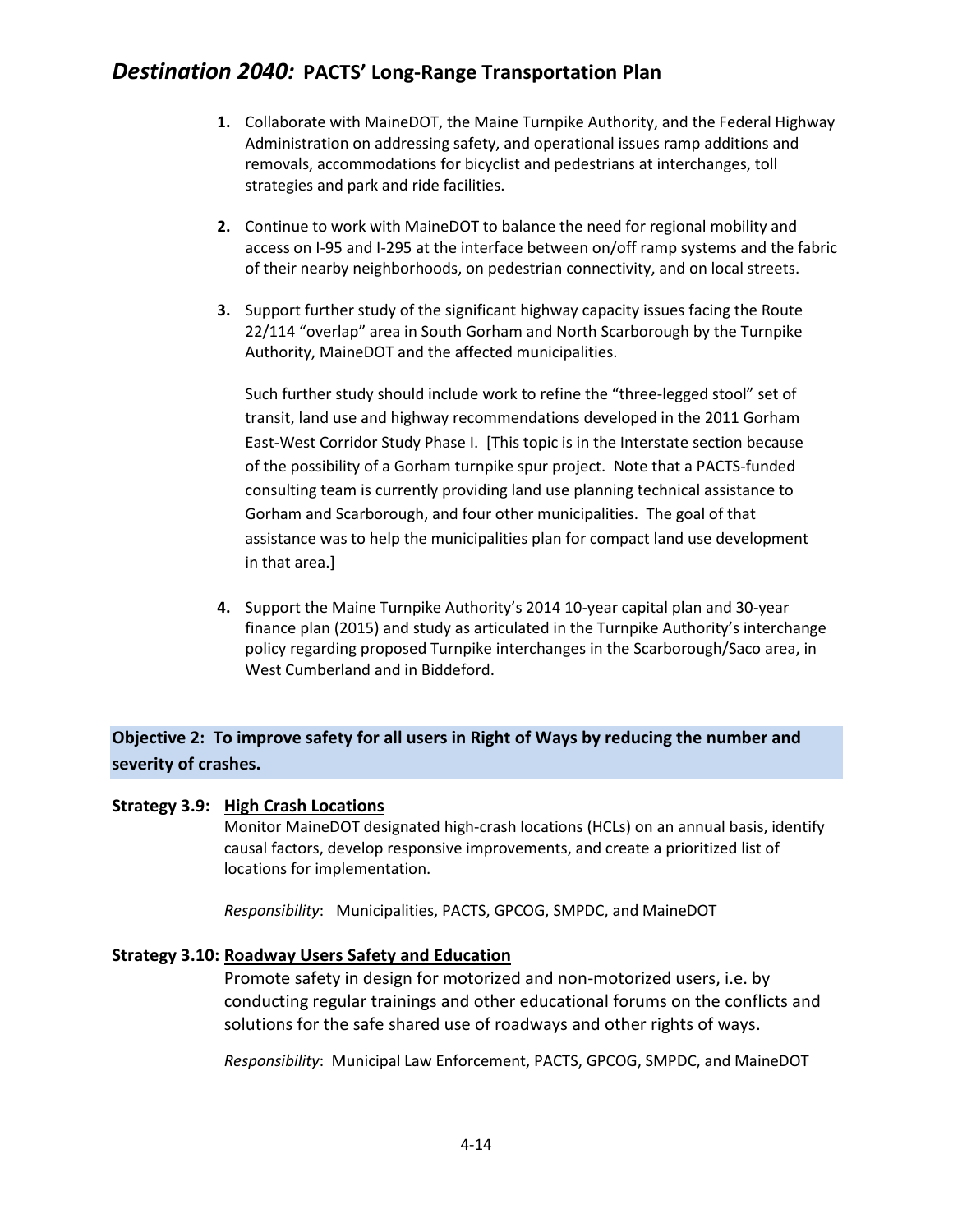### **Objective 3: To expand accessibility in the region by non-automobile users.**

### **Strategy 3.11: Increase Transit Service**

Increase the availability of bus and rail transit, throughout the PACTS region by developing a regional transit plan and prioritizing transit services to be expanded, or extended, as appropriate, to major centers. Emphasis should be placed on increasing the frequency and effectiveness of existing services and improving connectivity within the system before increasing or creating new areas of service, except when establishing a transit oriented development.

*Responsibility*: Municipalities, PACTS, GPCOG, SMPDC, and MaineDOT

### **Strategy 3.12: Express Bus Transit Service**

Provide Express Bus Transit Service on key arterials (or other logical routes) that connects higher concentrations of employees with employment centers.

*Responsibility*: Municipalities, PACTS, GPCOG, SMPDC, and MaineDOT

### **Strategy 3.13: Sidewalks, Pathways, and Pedestrian Environment Areas**

Target funds for high quality pedestrian connections using sidewalks and/or paths that connect the Pedestrian Activity Area

*Responsibility*: Municipalities, PACTS, GPCOG, SMPDC, and MaineDOT

### **Strategy 3.14: Bicycle Plans**

Continue implementation of the 2009 and subsequent PACTS Regional Bicycle and Pedestrian Plan Update(s) in order to increase bicycle mode share throughout the region (with emphasis on well-designed bicycle and pedestrian facilities on upgraded roadway segments and intersections for safety purposes).

*Responsibility*: Municipalities, PACTS, GPCOG, SMPDC, MaineDOT

### **Objective 4: To provide convenient, safe, and affordable seamless connections between modes.**

### **Strategy 3.15: Hub Links**

Plan, implement and maintain inter-terminal shuttles and trunk-line transit providing linkages to major intermodal transportation hubs, hotels and transfer points.

*Responsibility*: Municipalities, PACTS, GPCOG, SMPDC, and MaineDOT

### **Strategy 3.16: Traveler Information**

Implement appropriate ITS technology to provide real-time traveler information services to regional travelers.

*Responsibility*: PACTS, GPCOG, SMPDC, MaineDOT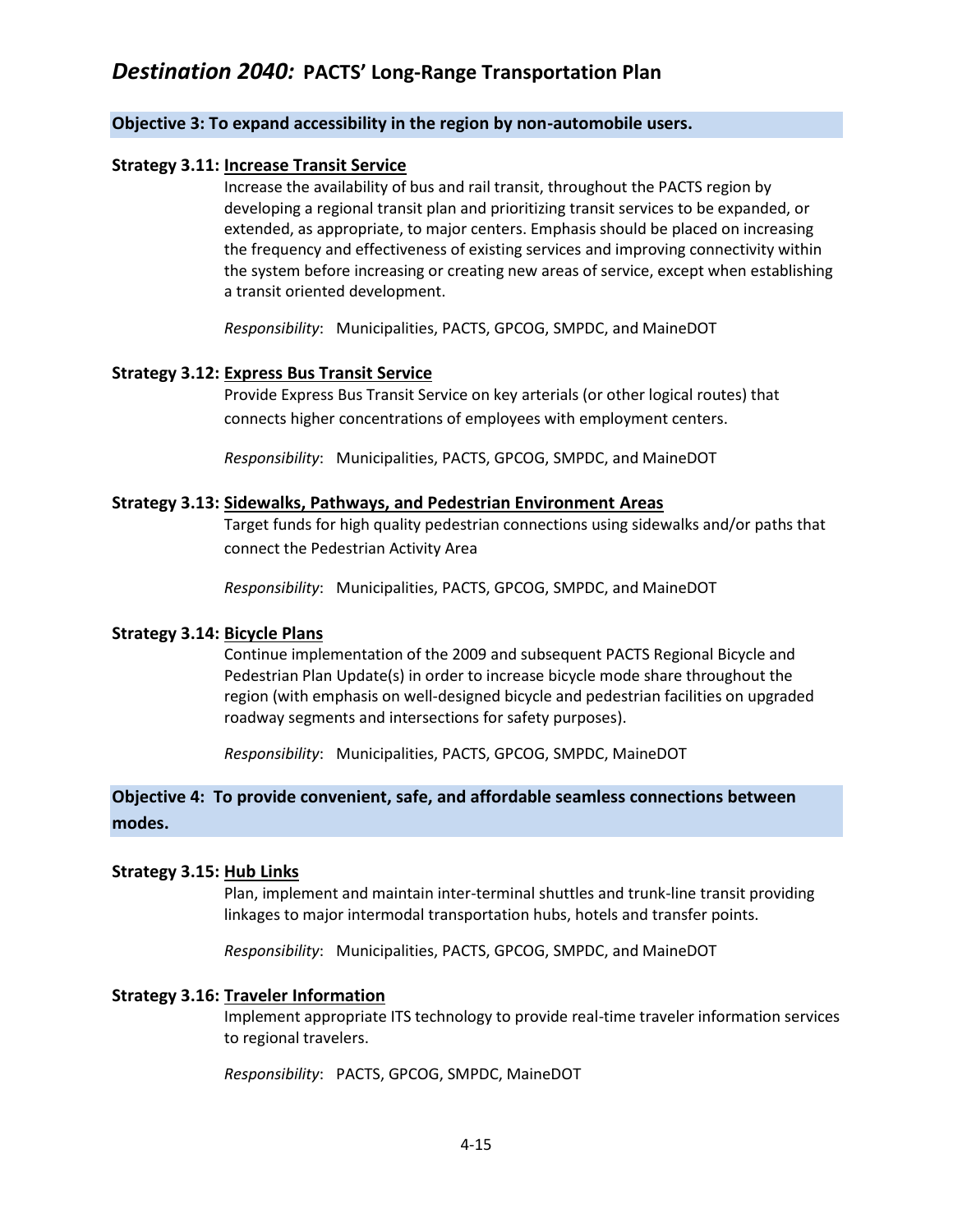### **Strategy 3.17: Transit Coordination**

Continue the efforts of the PACTS Transit Committee and the Peninsula Transit Operations Group to coordinate transit service, fares and operations in the region. These efforts should include studying the feasibility of regionalizing the seven public transit service providers, potentially into a regional transit authority or other more costeffective and streamlined structure.

*Responsibility*: Municipalities, PACTS, GPCOG, MaineDOT, SMPDC and Transit Agencies

**Objective 5: To provide transportation choices for everyone and especially the elderly, young, disabled, low-income, and others who choose transportation other than by single occupancy vehicles.**

### **Strategy 3.18: ADA Accessibility**

Continue implementation of ADA accessible infrastructure and operations.

*Responsibility*: Municipalities, PACTS, MaineDOT, SMPDC and Transit Agencies

### **Strategy 3.19: Capacity Expansion for an Aging and Special Needs Population**

Improve and expand regional transportation options, including safe, wide sidewalks, and increased transit service, among other means to accommodate the increasing portion of the population that are over 65, and/or have specialized transportation needs. Continue to support and fund paratransit providers who complement regional fixedroute bus systems and support opportunities for ADA and other access innovations.

*Responsibility*: Municipalities, PACTS, MaineDOT, SMPDC and Transit Agencies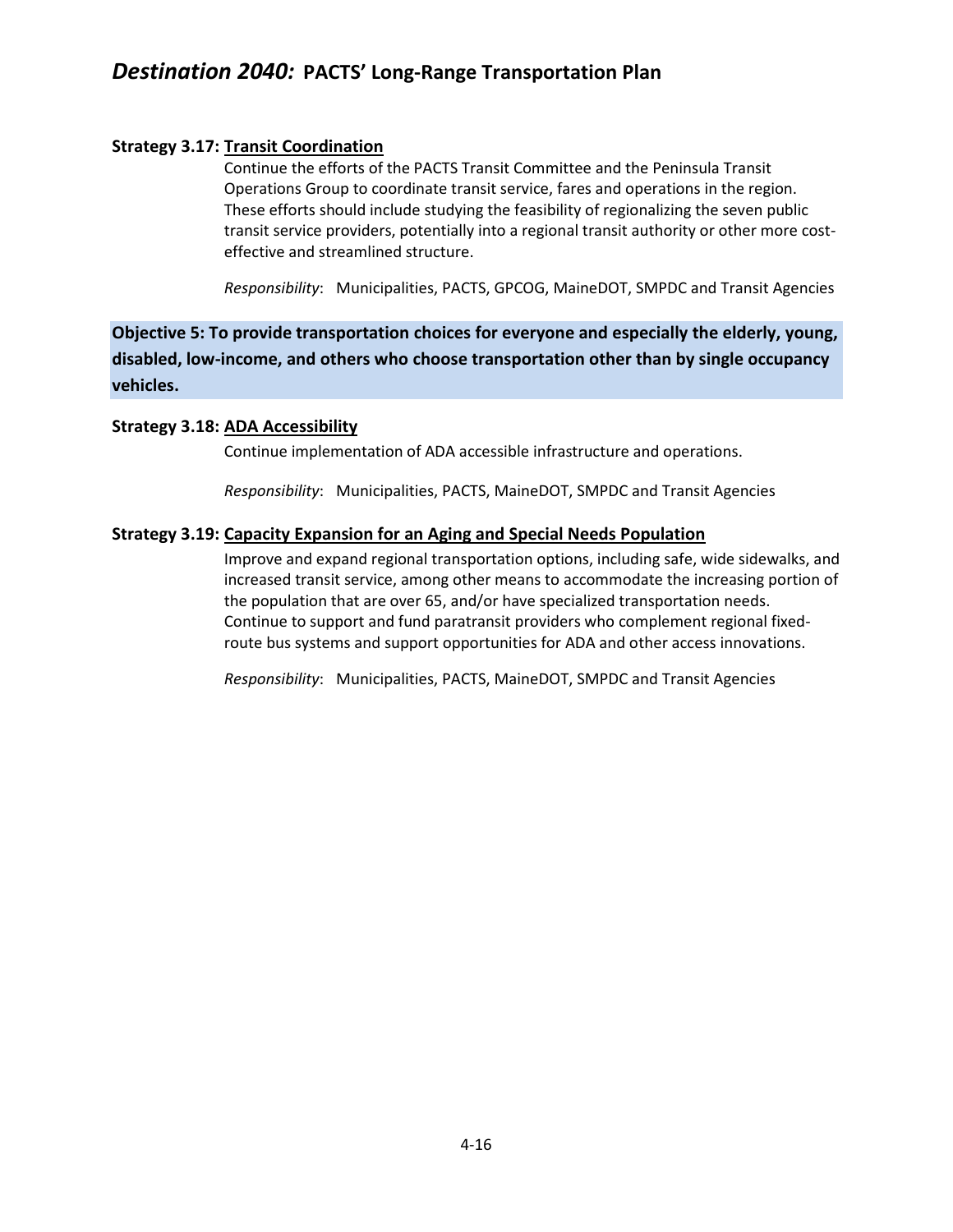## **Goal 4: Integrate Energy Conservation:**

*PACTS will plan for, fund, and maintain a transportation system that conserves and efficiently uses energy resources.*

The transportation of people and goods accounts for the largest share of petroleum use in the United States and is a major contributor to poor air quality. Congestion and the number of vehicle miles of travel (VMT) have both increased dramatically over the past twenty years and are expected to continue to grow. Increasing VMT and congestion adds to the amount of energy (oil) needed to move people and goods and to decreased air quality.

*Destination 2040* contains several strategies to reduce energy consumption, reduce the number of vehicle miles traveled (VMT), increase the use of alternative fuels, and improve air quality. These strategies add to PACTS support of the actions and efforts of the Maine Clean Communities Program.

The U.S. Department of Energy's Clean Cities Program focuses on fostering energy independence through the use of alternative fuels in public and private fleets. The goal of the program is to provide an alternative fueling infrastructure and create an adequate demand for alternative fuel in a coordinated, economically viable sequence. Maine Clean Communities (MC<sup>2</sup>), the local Clean Cities Coalition, works with public and private fleet operators to create partnerships to achieve this goal.

## **Objective 1: To facilitate the availability and use of alternative fuels and alternative fuel vehicles, in general, and in public and private fleets in particular.**

### **Strategy 4.1: Establish a Network of Electric Vehicle Charging Stations**

Help communities and employers locate a network of Level II Electric Vehicle Service Equipment (EVSE) augmented with a small number of strategically located DC Fast Chargers that will allow people to travel within and through the PACTS region with electric vehicles.

*Responsibility:* GPCOG, PACTS, SMPDC, Municipalities and MaineDOT

### **Strategy 4.2: Maine Clean Communities Program**

Continue to support the efforts of the Maine Clean Communities Program to help develop alternative fuel infrastructure and promote the use of alternative fuel vehicles.

*Responsibility:* GPCOG, SMPDC, MaineDOT, PACTS and Municipalities

### **Strategy 4.3: Fleet Assistance**

Provide outreach technical assistance to municipalities for utilizing incentives, funding and potential mandates that encourage public and private fleets to utilize alternative fuels.

*Responsibility:* PACTS, GPCOG (Maine Clean Communities), and MaineDOT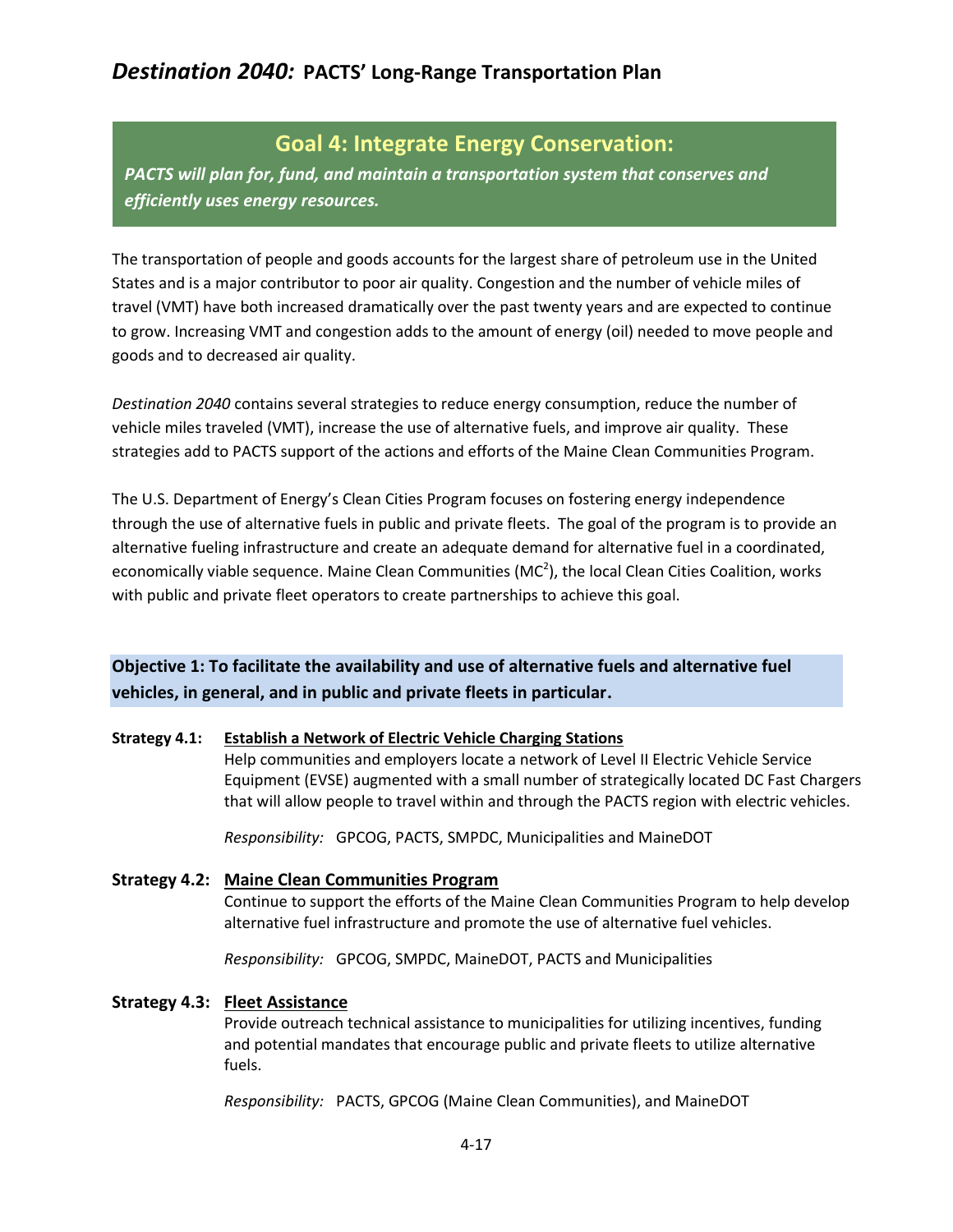### **Strategy 4.4: Transit Fuel Conversion**

Through non-traditional and STP funds, continue funding for the use of alternative fuel by transit providers in vehicles and buses, including METRO, RTP and other transit, and in their development of infrastructure.

*Responsibility:* PACTS, GPCOG, MaineDOT, and SMPDC

### **Strategy 4.5: Renewable Fuels**

Support the use of renewable fuels such as ethanol, biodiesel and hydrogen made from wind, solar, and other renewable energy sources, especially those that may be produced in Maine in the future.

*Responsibility:* PACTS, GPCOG (Maine Clean Communities), MaineDOT, and DECD

### **Strategy 4.6: Anti-idling**

Provide model ordinances for (and otherwise encourage) municipalities to develop and enforce anti-idling rules in highly concentrated population areas, such as school areas, and other fleets.

*Responsibility:* PACTS, MaineDOT, GPCOG, SMPDC, and Municipalities

**Objective 2: To reduce the number of trips by single occupant vehicles and reduce overall energy consumption from transportation of goods and people.** 

### **Strategy 4.7: Transportation Demand Management (TDM) Strategies**

Implement travel demand strategies such as increasing the attractiveness of transit, limiting and charging flexible demand rates for parking, and off-setting shifts at employer in areas.

*Responsibility:* PACTS, MaineDOT, GPCOG, SMPDC, and Municipalities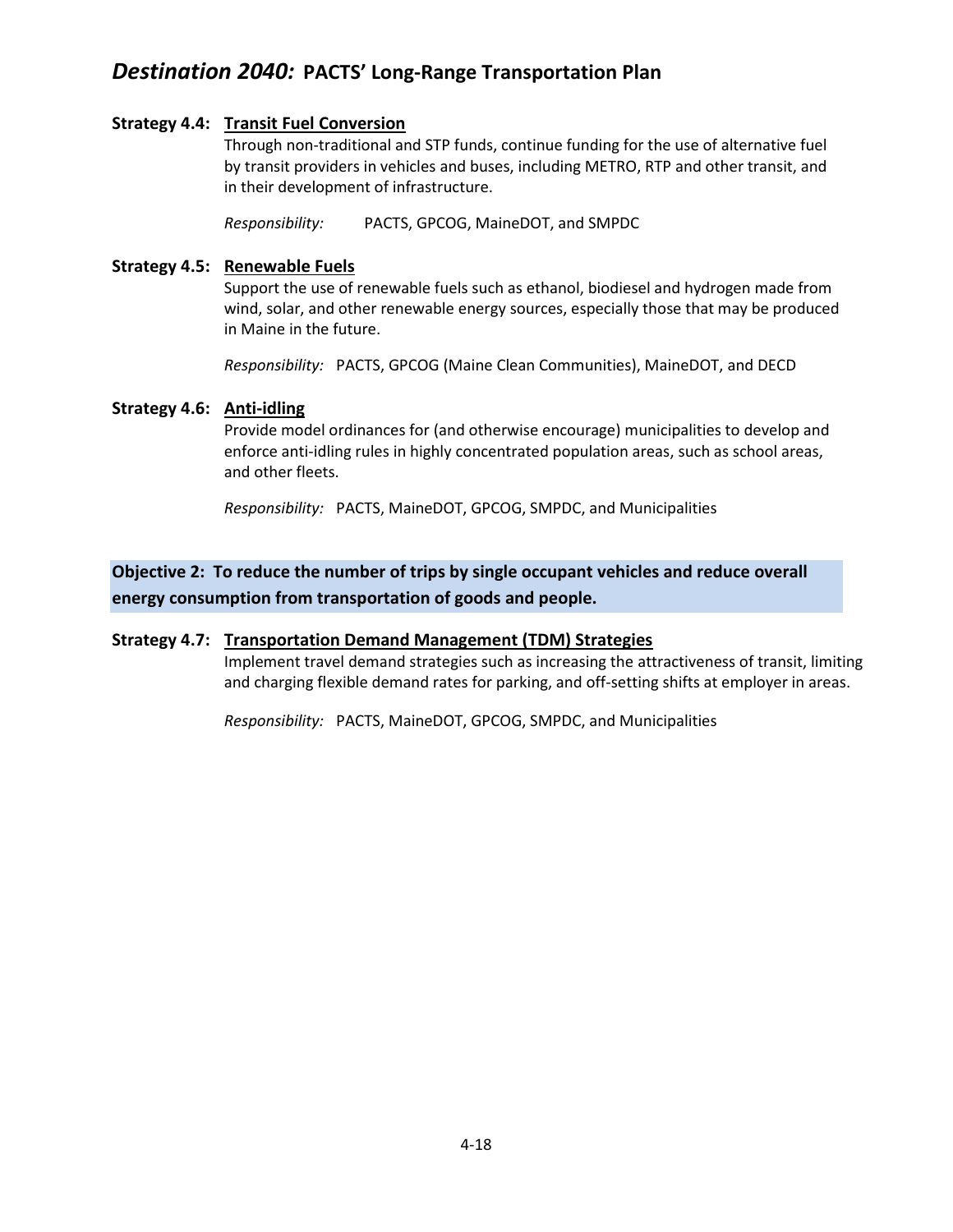# **Goal 5. Strengthen the Land Use and Transportation Connection:**

*PACTS will plan for, fund, and maintain a transportation system that supports land use plans and development that furthers the Urban to Rural land use pattern, promoting livable places that support walkability, bikeability and transit-oriented development in Centers of Opportunity and other areas emphasizing all modes.*

The subject of land use development in a transportation plan is critical and complex. Travel in a region is very much a function of where people live, work, shop and conduct other activities. Conversely, our region's transportation system – the highway and street network, the price and availability of public transportation, and other attributes – contributes to where we choose to work and live. Many other factors that shape our transportation system and influence our choices and travel behavior – including fuel prices, federal housing policies, and our collective individual's decisions – are beyond the influence of state and local officials.

In *Destination 2040*, the members of PACTS strive to better coordinate land use and transportation decisions made by PACTS, MaineDOT and municipalities. In recognition of the complexities of this subject, the members of PACTS considered the following regulatory and policy realities during the development of the land use objectives and strategies.

- 1. In addition to our federally mandated authority, PACTS has a responsibility to provide leadership for transportation investments in our region through the allocation of federal funds.
- 2. MaineDOT seeks to strengthen the economic vitality of municipalities through its transportation investments.
- 3. MaineDOT and the Legislature have established access management on major highways as a high priority.
- 4. Land use regulation authority resides primarily with cities and towns.
- 5. The pattern and form of land use development plays an important role in how effectively transportation facilities work, and on the demand placed on them.
- 6. *Destination 2040* supports the following Smart Growth Principles:
	- To maintain our historic settlement pattern of compact villages and urban centers separated by rural countryside, and to sustain a unique sense of place in every community by respecting local cultural and natural features.
	- To target economic and residential growth to compact, mixed use centers in areas with existing or planned infrastructure and services at a scale appropriate for the community and region.
	- To preserve and create mixed use, pedestrian-friendly neighborhoods that incorporate open areas, landscaping and other amenities that enhance livability.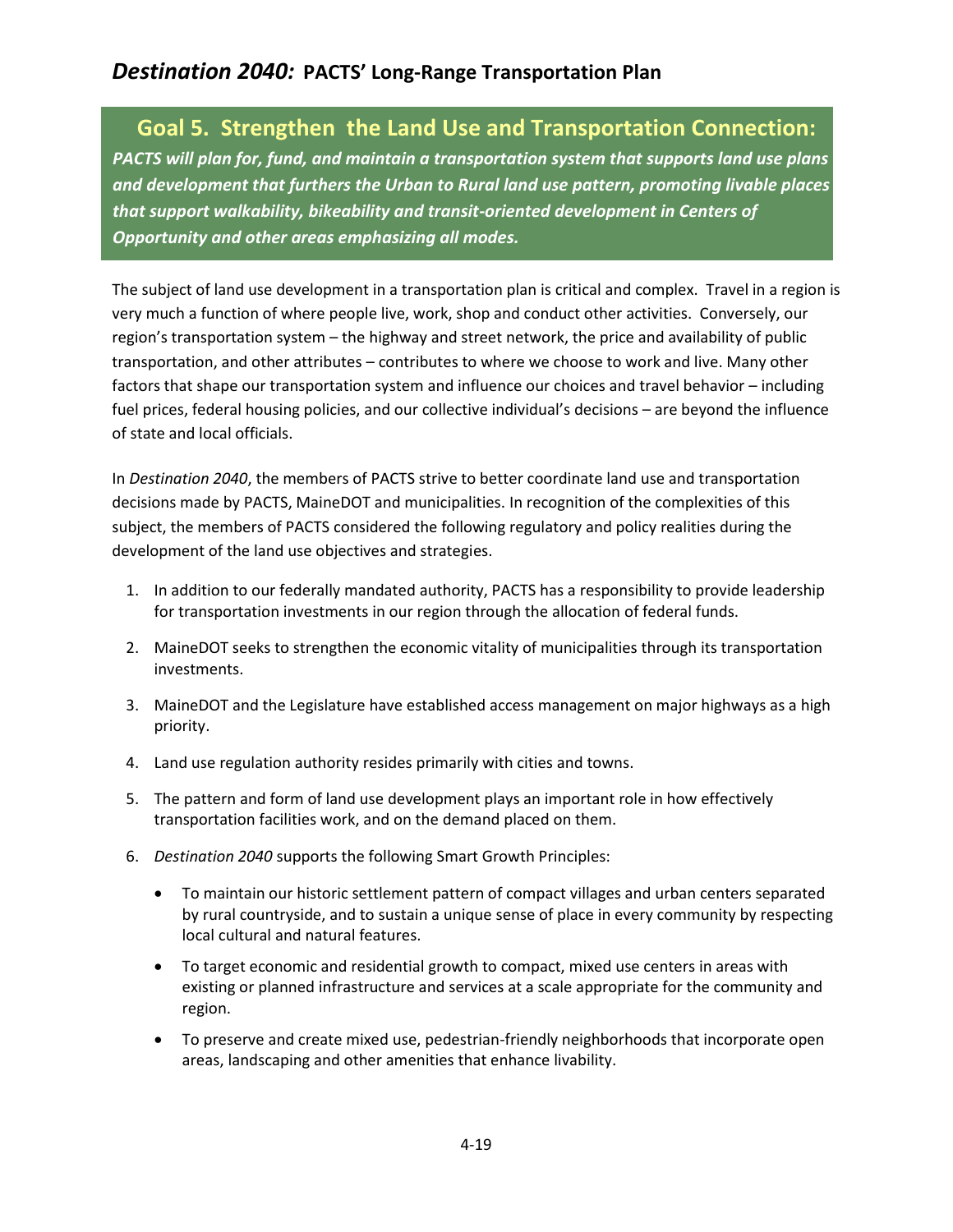- To establish and maintain coalitions with stakeholders and engage the public in the pursuit of smart growth solutions.
- To provide choice in the mode of transportation and to ensure that transportation options are integrated and consistent with land use objectives**.**

**Objective 1: To encourage the creation of, and conformance to, regional, corridor and local land use plans that recommend regional connectivity and mobility in support of the Urban and Rural land development pattern.**

### **Strategy 5.1: Regional Corridor Studies**

Continue to perform multi-municipal corridor planning studies that plan for and integrate compact development, and mixes of land uses. The plans should connect existing and emerging centers with multi-modal transportation options.

*Responsibility*: PACTS, GPCOG, SMPDC, and MaineDOT

### **Strategy 5.2: Street Connectivity**

In planned or emerging centers, like the one identified as Centers of Opportunity\* plan for and implement future collector and sub-collectors as residential and commercial development occurs to improve road network connectivity, and to better distribute traffic. Develop and distribute education materials to municipal officials and the public that describe the long-term cost savings and public safety benefits of a more connected network of streets, particularly in areas of concentrated residences, businesses and stores.

*Responsibility*: Municipalities, Private Sector, PACTS, GPCOG, and SMPDC.

## **Objective 2: To formulate a planning and project design process that effectively coordinates land use and transportation decisions and spans jurisdictional boundaries.**

### **Strategy 5.3: Interchange Master Plans**

Develop master plans for areas around proposed new highway interchanges, and existing ones that are going to be changed significantly.

*Responsibility*: Municipalities, MaineDOT/MTA, PACTS

### **Strategy 5.4: Station/Hub Area Planning and Development**

Define "station areas" and "hub areas" around appropriate transit nodes that are prime development areas for transit-oriented developments (TODs). These areas must have a mix of uses including affordable residential, and have diluted concentrations of structured parking, and plan for maximum connectivity to adjacent sites. Value capture mechanisms like Tax Increment Financing (TIFs) and other financing mechanisms are essential to their development.

*Responsibility*: Municipalities, PACTS, GPCOG, SMPDC, and MaineDOT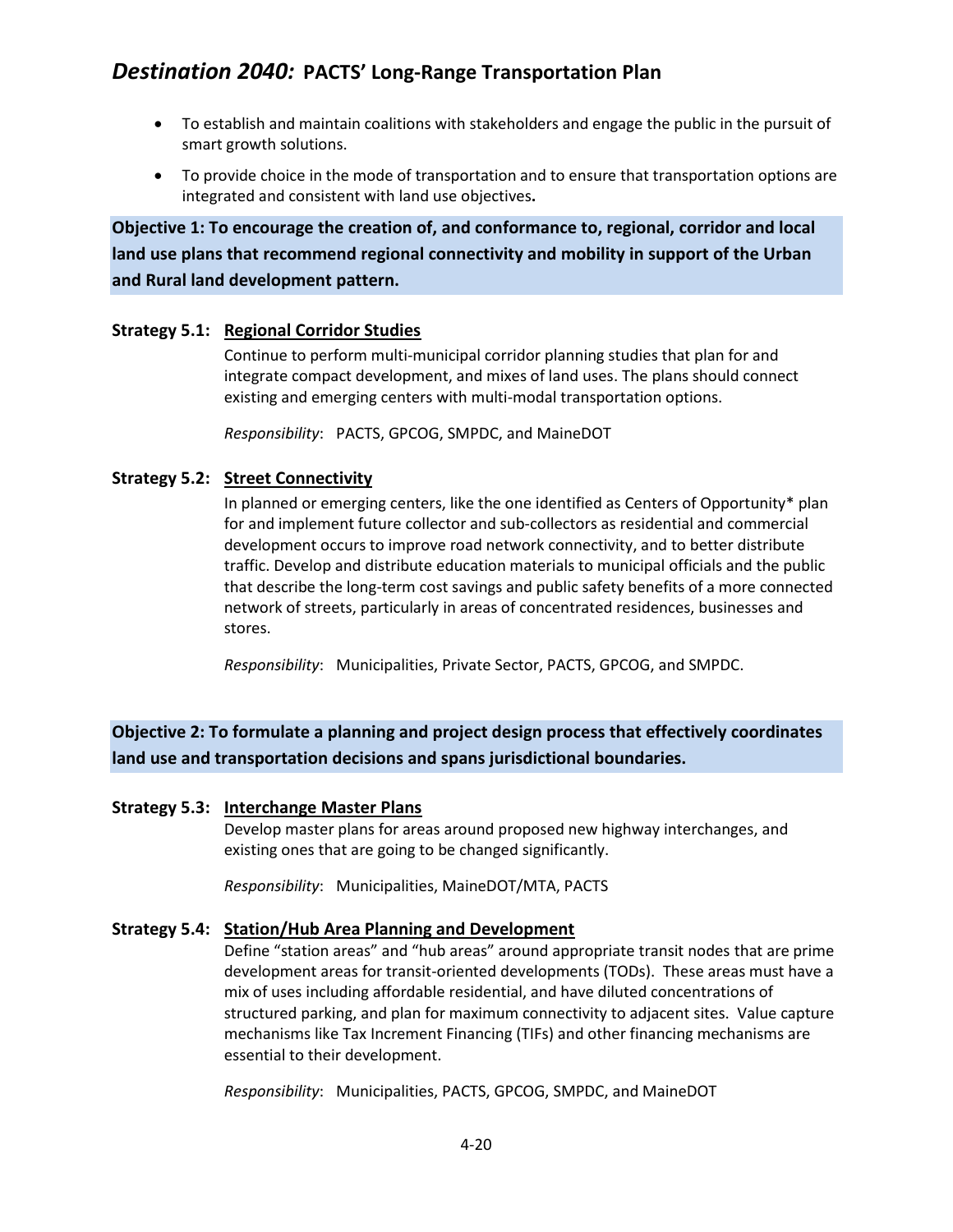## **Objective 3: To foster compact development patterns that promote efficient transportation services and systems that reduce sprawl.**

### **Strategy 5.5: Priority Centers**

Prioritize transportation investments in existing and emerging mixed use "Priority centers" that enable or support transit, bicycling, and walking.

*Responsibility*: Municipalities, MaineDOT, and PACTS

### **Strategy 5.6: Flexible Level of Service Standards in Centers**

Establish flexible MaineDOT and municipal thresholds for acceptable automotive levelof-service (LOS) and multi-modal LOS (MMLOS) in public right-of-ways and for the offsite traffic impacts in PACTS Priority Centers and Corridors. (It is understood that these would be used only with the consent of the affected municipality).

*Responsibility*: PACTS, Municipalities, and MaineDOT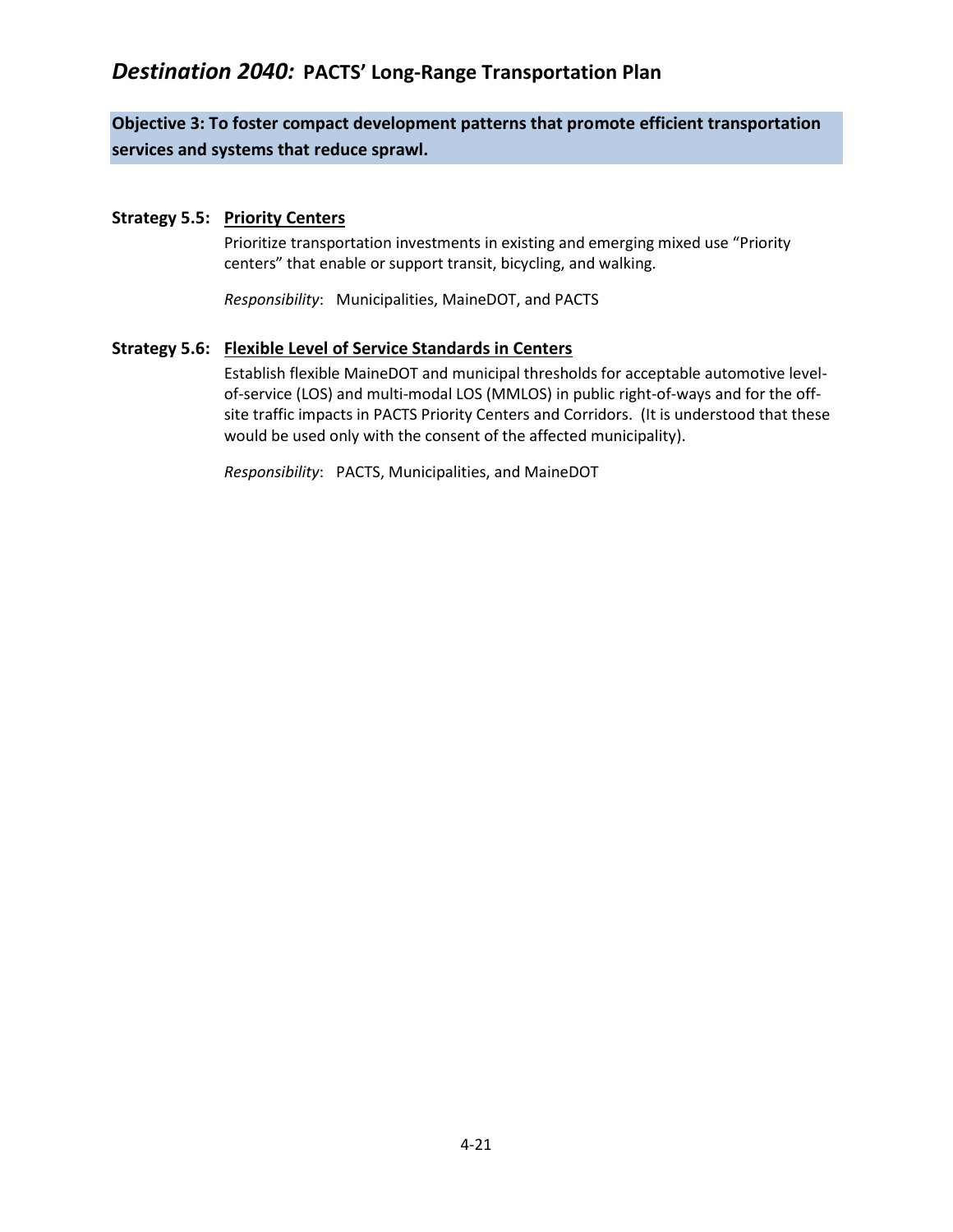# **Goal 6. Protect Environmental Quality:**

*PACTS will plan for, fund, and maintain a transportation system that protects and improves the human and natural environments and quality of life*

PACTS recognizes that transportation impacts the built and natural environments and therefore attempts to manage those impacts. The most notable effects are on air and water quality, and the natural landscape, with transportation infrastructure often requiring large cuts and fills. Harmful vehicle emission levels have been reduced, but these reductions outstripped by the rise in vehicle miles traveled and vehicle hours traveled (VMT and VHT).

Another, less obvious impact on the environment, particularly to surface and ground water, is greater non-point source pollution as a result of increased impervious surfaces which channel storm water runoff, which carries pollutants from cars along with it into our streams, rivers, and ultimately Casco Bay. The combination of additional pavement and more non-point source pollution has had a negative impact on overall water quality and habitat. *Destination 2040* seeks to identify and minimize these impacts through careful study of proposed projects.

Climate change is expected to have an impact on transportation infrastructure. Issues such as rising sea level, storm triggered event like storm surge, and changes in regional temperature require new planning elements for projects. *Destination 2040* recommends a regional transportation vulnerability assessment, to identify priority infrastructure for strategic adaptation planning in response to anticipated impacts.

The impacts of climate change and adaptation requires new planning elements, for the first time included in the PACT long range plan. Transportation infrastructure

To help address these environmental issues related to transportation, *Destination 2040* aims to reduce the growth of VMT and VHT and overall automotive use through a series of travel demand management (TDM) and mode shift measures that:

- **EXE** encourage the greater use of transit;
- **P** promote increased bicycle and walking trips;
- support existing programs designed to minimize travel and emissions, and
- **•** reduces demand for impervious surface areas

**Objective 1: To minimize impact on environmental resources including wetlands, wildlife, habitat and air and water quality.**

### **Strategy 6.1: Environmental Impacts and Climate Adaptation in Studies**

Continue to place high importance in transportation planning studies on identification and minimization of potential environmental, climate change related and social equity impacts of transportation infrastructure and services. *Responsibility*: PACTS, GPCOG, SMPDC, MaineDOT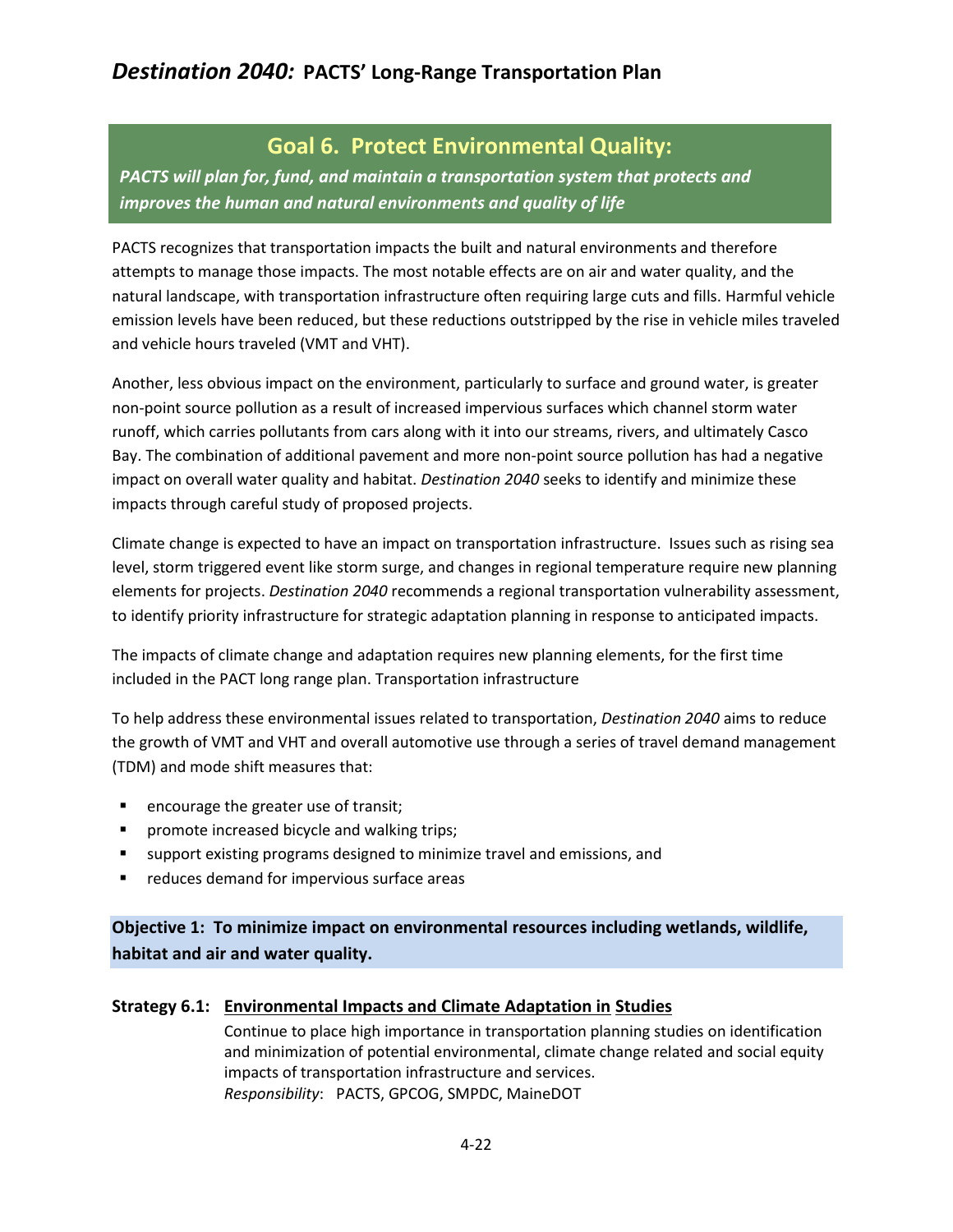### **Strategy 6.2: Stormwater Systems**

Transportation and associated infrastructure will be engineered to minimize the aggregation of stormwater, and use natural systems as much as practicable. This can best be achieved by minimizing a sites impact, maintaining its topology, and allowing low lying areas to retain and seep in their natural way, and using infiltration devices and permeable surfaces. These methods can also result in cost-savings.

*Responsibility*: Municipalities, PACTS, MaineDOT, Maine Turnpike Authority

**Objective 2: To reduce auto-related emissions by managing the overall growth in vehicle miles traveled (VMT) and through reduced traffic delay at congested locations.**

### **Strategy 6.3**: **Travel Demand Management [TDM] Strategies**

Implement travel demand strategies such as increasing the attractiveness of transit, limiting/charging for parking, and alternating shift changes at places with high concentration of employment.

*Responsibility*: Municipalities, PACTS, transit operators, private sector

## **Objective 3: To construct visually attractive transportation infrastructure that complements surrounding land uses and is contextually appropriate.**

### **Strategy 6.5: Infrastructure integration and buffering**

Minimize impacts of transportation infrastructure projects by sufficiently funding projects to include high quality design and materials (even exemplary when appropriate). Transportation projects should be integrated as much as practicable to blend into the natural environment, and buffered using natural features like trees, shrubbery, and stone walls when integration is inadequate.

*Responsibility*: PACTS, MaineDOT, and Municipalities

### **Objective 4: To increase accessibility to recreation and natural areas through alternative modes of transportation.**

### **Strategy 6.6 Linkages to Natural Areas**

Increase implementation of adequate, ADA compliant bicycle and pedestrian linkages to recreation and natural areas in order to increase mobility, to use paths for transportation, to promote healthy activities, to reduce reliance on automobiles and to decrease parking requirements in these areas.

*Responsibility:* Municipalities, PACTS, and MaineDOT